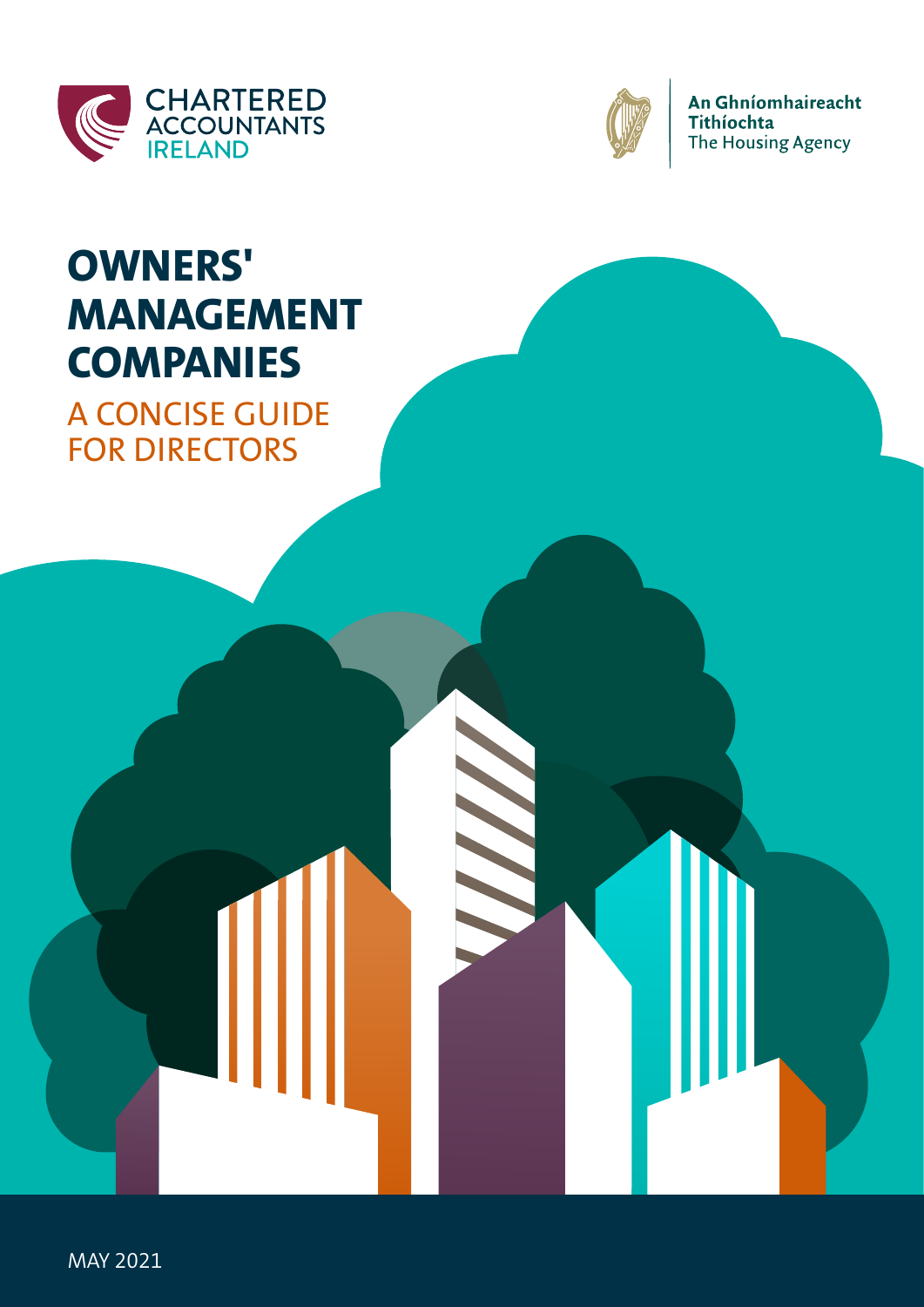# **1 Considerations for directors of owners' management companies**

| Directors' duties |  |  |
|-------------------|--|--|
|                   |  |  |

0

- **2** Board effectiveness
- **3** Performance versus conformance
- **4** The company constitution and register of members
- **5** Finances, cash and debtors
- **6** Company accounts and statutory audit
- **7** The role of the company secretary
- **8 Outsourcing**
- **9** Annual general meetings
- **10** Dispute resolution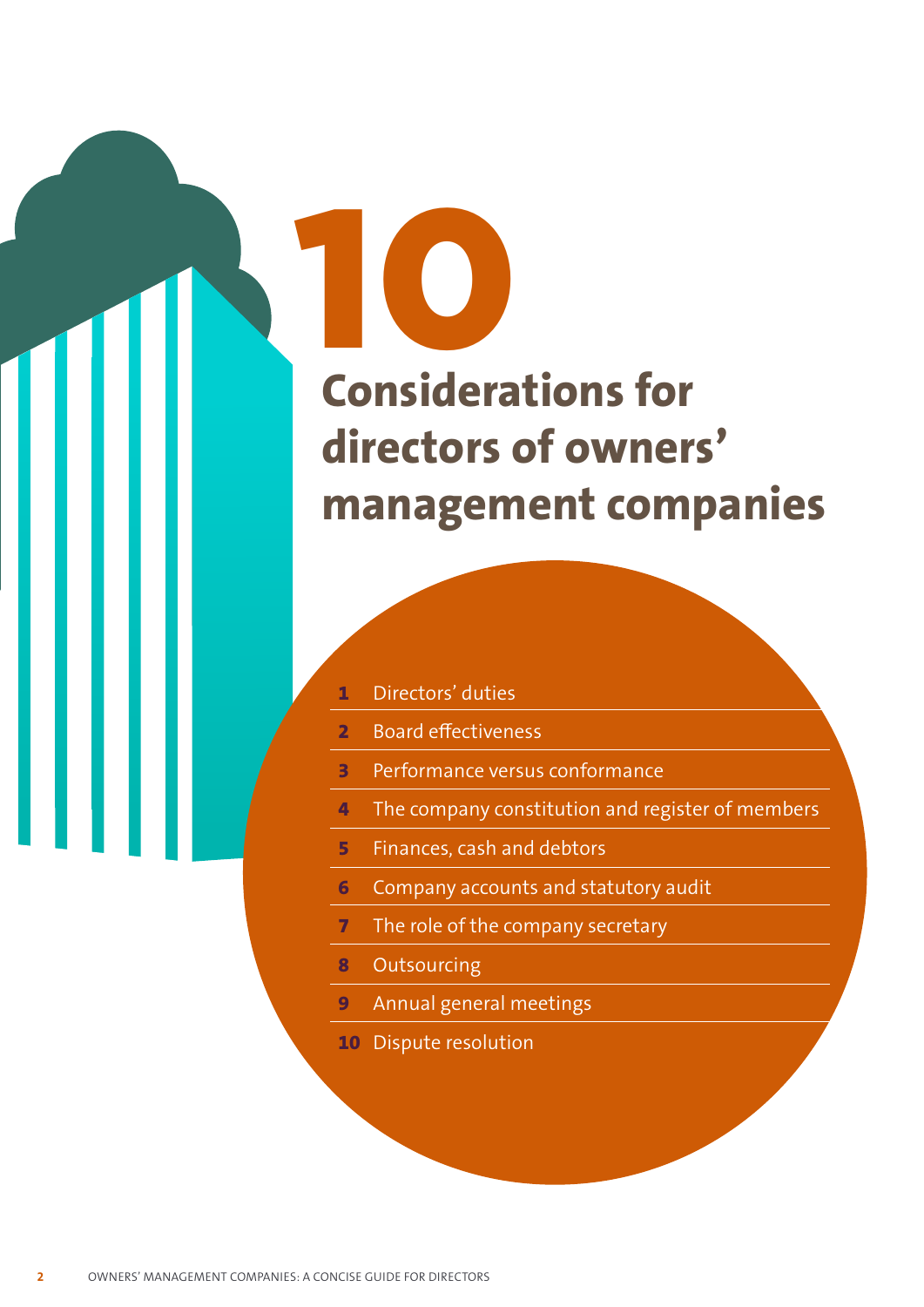### FOREWORD

The owners' management company (OMC) is the glue that binds together the separate interests held by owners of property where there are shared structures or services that cannot be provided individually or separated from each other.

OMCs are established for three main reasons:

- To manage and maintain common areas in multi-unit developments.
- To be the legal owner of the common areas on behalf of the owners of the homes.
- To be the legal owner of the beneficial or reversionary interest of each home.

The Housing Agency's vision is to promote the building of sustainable communities. Communities in multi-unit developments such as apartments rely on robust OMCs for them to be successful and sustainable.

Considering the growth in the number of OMCs as a component of housing in Ireland, and the importance of good governance of OMCs for all stakeholders in the sector, The Housing Agency and Chartered Accountants Ireland have collaborated to produce this guide.

The Housing Agency is pleased to be involved with this publication, which supports the Agency's strategic themes of being a centre of knowledge on housing, and meeting governance and service commitments.

#### **John O'Connor** Chief Executive The Housing Agency

More and more people live in multi-unit developments and OMCs play an increasingly important role in managing, maintaining and holding legal title of the common areas within these communities. The directors of an OMC, though they are often volunteers, bear the ultimate responsibility for the management of the company and to ensure that it fulfils its purpose. Their role, therefore, can impact on the value of properties as well as the quality of residents' living environment, their homes.

An OMC, like any legal entity, and regardless of its size, is bound by various legal and regulatory requirements and has multiple stakeholders, including members of the company, residents and the local community. Good governance will ensure that an OMC meets its obligations and the expectations of its stakeholders.

Chartered Accountants Ireland is delighted to collaborate with The Housing Agency in producing this unique and important guide for the directors of OMCs. Designed and written with the governance requirements of OMCs in mind, we hope it will provide helpful and practical guidance to achieve good governance.

#### **Barry Dempsey**

Chief Executive Chartered Accountants Ireland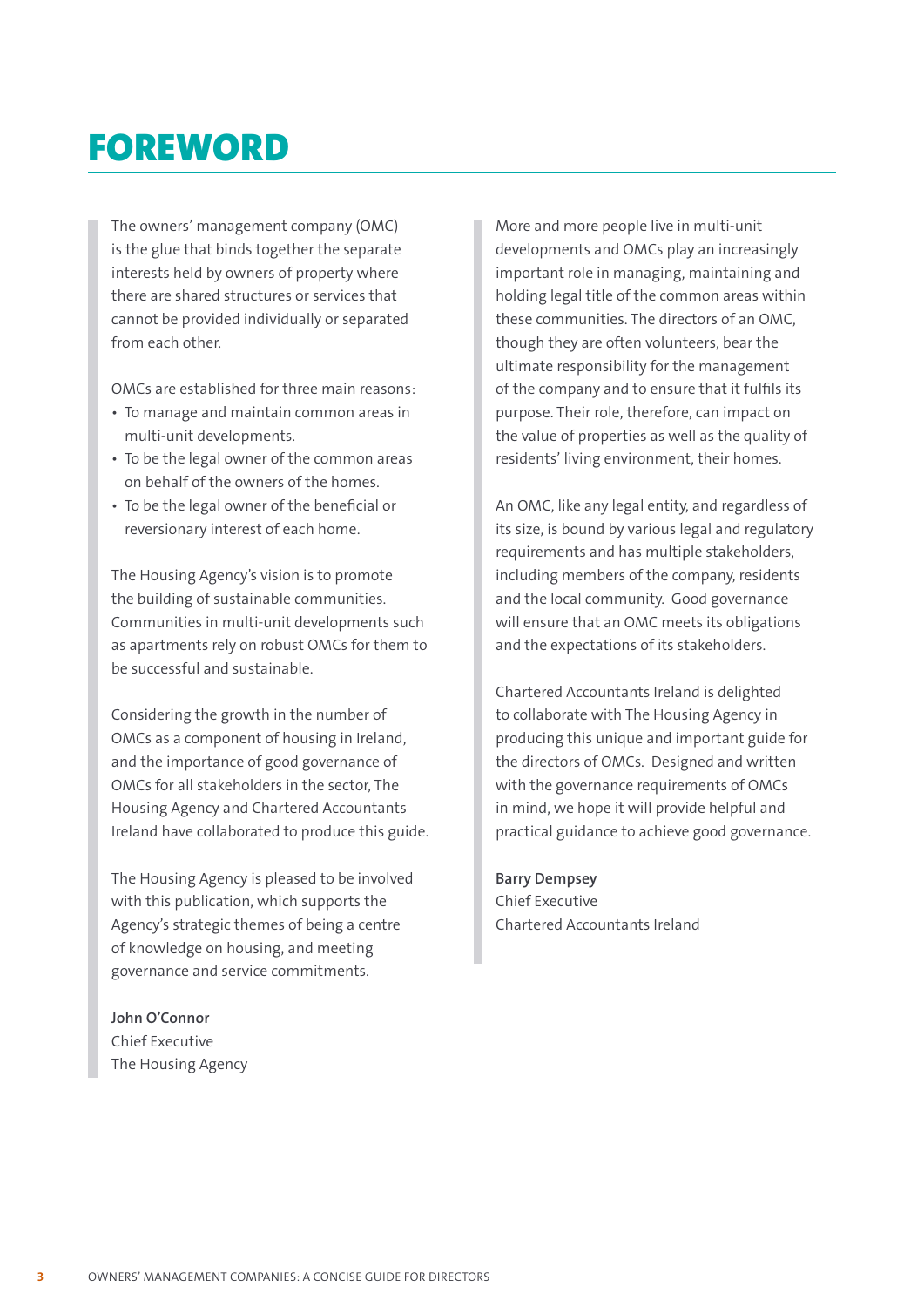### INTRODUCTION

An increasing proportion of Ireland's population lives in apartments and houses that are part of multi-unit developments (hereinafter referred to as 'estates') relying on common areas, or shared spaces and services. In most cases, the shared facilities for the benefit of the residents are controlled and operated by an owners' management company (OMC) on behalf of its members, who may be owner-occupiers or landlords.

An OMC is usually a corporate entity. It sits at the centre of relationships between residents (owner-occupiers and tenants), landlords, and property management agents. OMCs engage with stakeholders, including service providers, and professional advisors such as accountants, auditors, and solicitors. They interact with residents' associations and regulators or government bodies, for example social and public housing associations.

Most OMCs are not-for-profit, or mutual trading bodies. Most directors of OMCs are not paid for their commitment and time. Notwithstanding a voluntary ethos, as a steward of a company's affairs, a director of an OMC should be aware of their duties and responsibilities under company law. The role of director involves the application of sound financial management and corporate governance best practice. A director must act in the best interests of the company while having regard to the interests of all the company's stakeholders.

The purpose of this guide is to assist directors of OMCs, particularly newly appointed directors, by highlighting 10 areas of corporate governance considered most relevant to them. Attention is also drawn to the importance of receiving expert advice where complex legal, financial, and construction or property issues arise.

This guidance is non-statutory and is general in nature. It is not intended to be comprehensive. It is subject and secondary to the provisions of the relevant legal framework applicable to OMCs, including but not limited to the Multi-Unit Developments Act 2011 (the MUD Act 2011), the Companies Act 2014, as amended, and contract law. In the event of a conflict between the content of this guidance and legal requirements, the latter prevails. References and links to sources of further information are provided throughout this guide.

The role of director involves the application of sound financial management and corporate governance best practice.

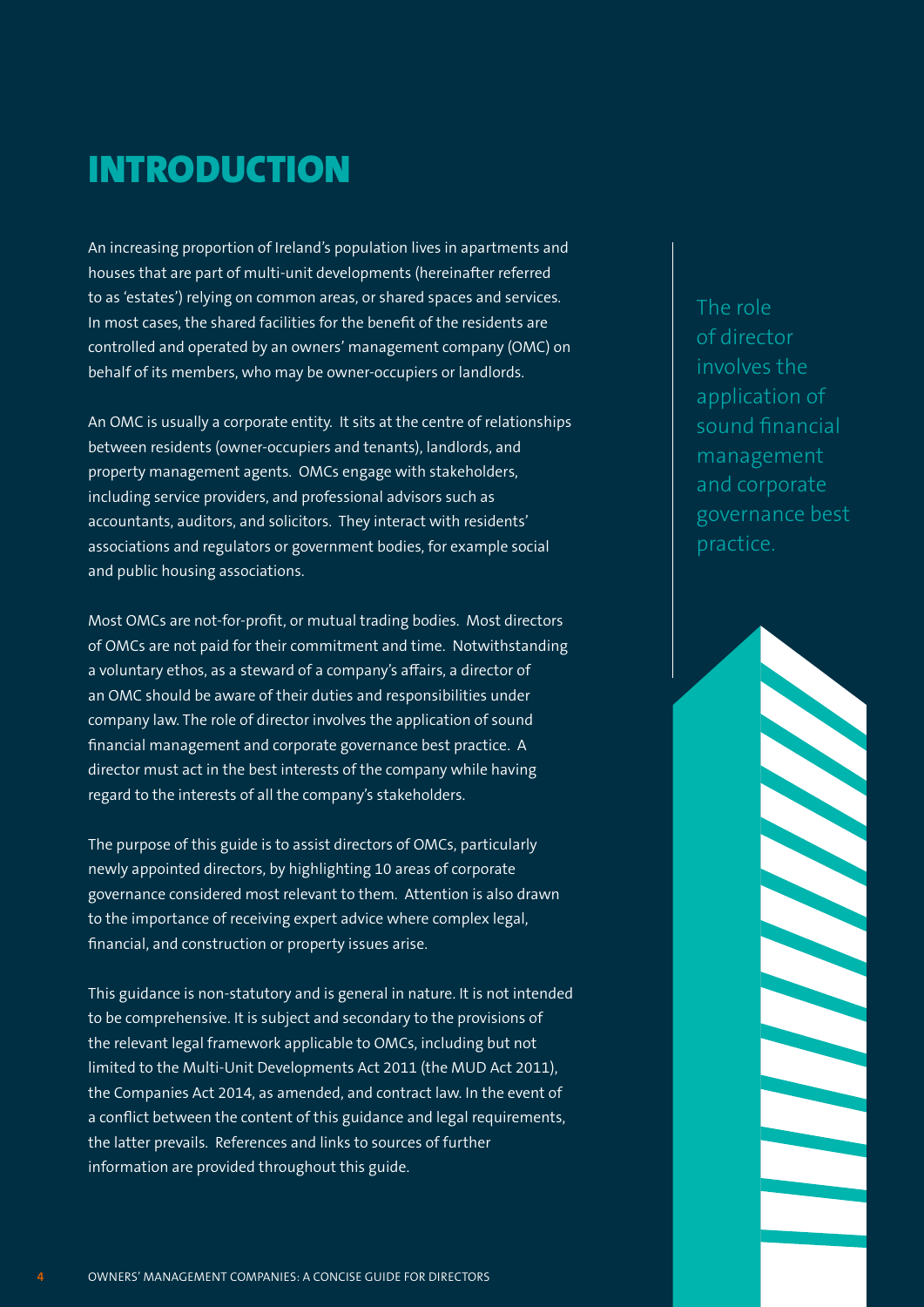### DIRECTORS' DUTIES

A director is a fiduciary, which is a person that acts on behalf of another and is in a position of trust and good faith. A fiduciary is expected to put others' best interests ahead of their own. While there is a significant body of case law setting precedents as to whether a fiduciary has acted appropriately, there are specific statutory requirements with which a company director must comply. **Figure 1** summarises section 228 of the Companies Act 2014's statement of the principal fiduciary duties of a company director.

#### **Figure 1: The principal fiduciary duties of a company director (summary)**

#### **A director must:**

- **•** act in good faith in what the director considers to be the interests of the company;
- **•** act honestly and responsibly in relation to the conduct of the company's affairs;
- **•** act in accordance with the company's constitution and exercise their powers only for the purposes allowed by law;
- **•** not use the company's property, information, or opportunities for their own or anyone else's benefit, subject to permission or authorisation by the company;
- **•** not agree to restrict their power to exercise an independent judgement (subject to certain exceptions);
- **•** avoid conflicts between their duties to the company and self-interests, unless released by the company from their duty in relation to the matter concerned;
- **•** exercise the care, skill and diligence which would be taken in the same circumstances by a reasonable person having both the knowledge and experience that may reasonably be expected of a person in the same position as the director, and the knowledge and experience the director has;
- **•** have regard to the interests of the company's employees and its members.

In addition to fiduciary duties, under the Companies Act 2014, directors have many general duties and responsibilities; for example, a responsibility to ensure the company complies with company law or a duty to disclose any interest in a contract made by the company.

An OMC, like any other entity, is required to comply with all applicable laws and regulations including, but not limited to, the MUD Act 2011, tax legislation, health and safety legislation, planning law and local authority byelaws. Some legislation will have a direct bearing on the role of a director of an OMC, as demonstrated by the two examples in **Figure 2**. A director of an OMC is expected to become familiar with relevant laws and regulations. They may find it useful or essential to seek professional advice, or refer to guidance issued by reputable sources.

#### **Figure 2: Examples of other legislation, that also affect the requirements of a director of an OMC**

- Section 16 of the MUD Act 2011 sets conditions on the term(s) each director is permitted to serve.
- Regulation 18 of the Property Services (Regulation) Act 2011 (Minimum Standards) Regulations 2020 prohibits a property management agent from being a director of an OMC to which the agent provides services, unless the agent is also a property owner in the estate.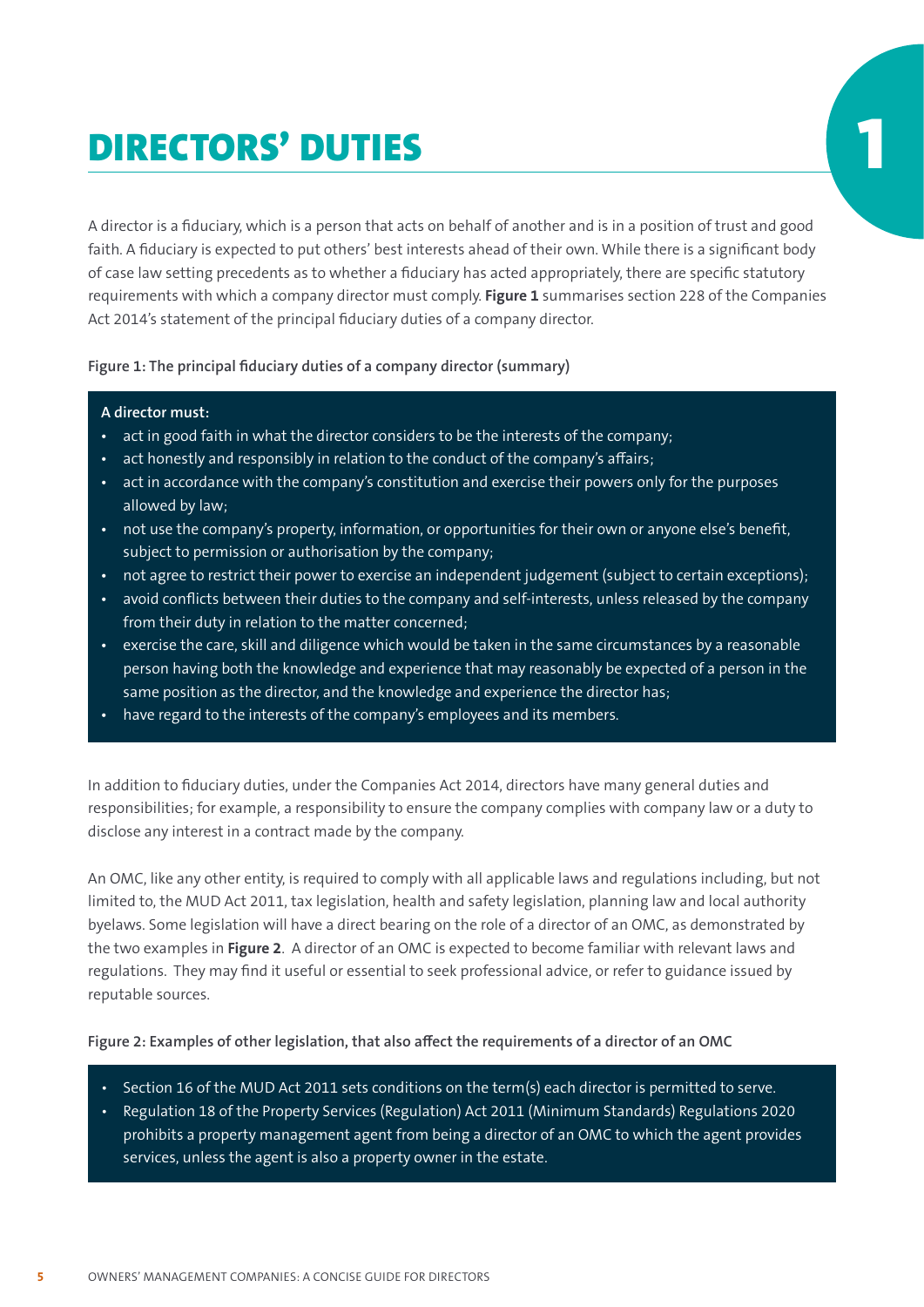A property owner in an estate with an OMC is automatically made a member of the OMC. Directors of an OMC are usually, but not required to be, members of the OMC. Where the director is a member of the OMC, these separate and distinct relationships to the company may give rise to conflicts of interest. As noted, it is always best practice for a director to ensure transparency by disclosing direct or indirect personal interests in any contract or transaction involving the OMC. For example, if a close relative or family member of a director of an OMC proposes to provide maintenance or other services to the estate.

A director of an OMC is involved in the stewardship of a company, the success of which can impact the value of their home and those of their neighbours. Serving as a director of an OMC is an opportunity to contribute to the community in which the individual resides or owns property.

It is reasonable to expect a level of scrutiny, at times accompanied by a level of constructive scepticism, from those overseeing the role of a director of an OMC. This may come from regulators, statutory auditors, or members of the company, including other residents and property owners in the estate.

Directors of an OMC may wish to consider having in place directors' and officers' (D&O) insurance to provide cover for board members for personal liability in relation to wrongful actions or incorrect decisions. It is important to have a clear understanding of the nature and extent of claims cover.

Further guidance on directors' duties is available from the Office of the Director of Corporate Enforcement (ODCE) (www.odce.ie) and the Companies Registration Office (CRO) (www.cro.ie).

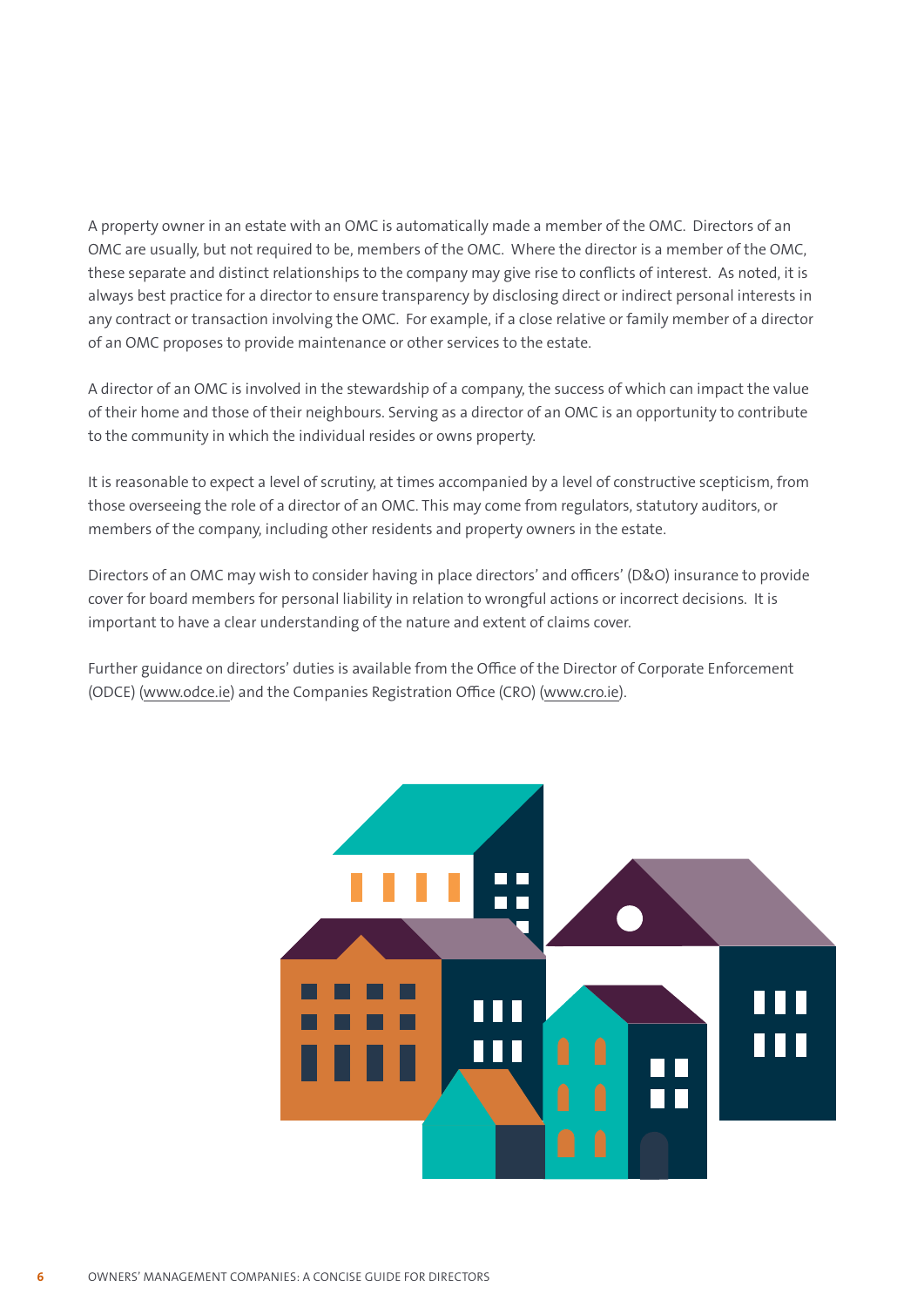### **BOARD EFFECTIVENESS**

Acting as a director on an effective board can be a very satisfying and interesting experience. Nobody wants to waste time, especially voluntary time, on an ineffective board. Board effectiveness can reduce the risk of exposure to non-compliance with laws and regulations, causes for dispute, or directors not fulfilling their responsibilities. Taking time to ensure that the board is effective facilitates better-informed and higherquality decision-making. In this way, all members of the OMC ultimately benefit. Prospects for the OMC's long-term sustainable success are enhanced. Consider the following six suggestions for increasing the effectiveness of an OMC board.

#### **1. Ensure clarity as to directors' roles and responsibilities**

Notwithstanding the legal and fiduciary duties of directors referred to above, and which apply to all directors, it is useful for the board to understand its role in achieving the purpose of the OMC. Directors of an OMC should be familiar with the terms of their appointment.

It is advisable for the board to appoint a chairperson and clearly outline their mandate. An effective board benefits from an open and engaged chairperson. The board is required under company law to appoint a company secretary. Duties and responsibilities of these roles should be clearly and formally communicated. A constructive relationship between the chairperson and the company secretary will assist with the smooth operation of the board. (The functions of the chairperson and the company secretary are discussed below.)

#### **2. Assess the board's composition**

A board of directors of an OMC will typically comprise 5 to 10 directors. The maximum number of directors will be set by the company's constitution. The Companies Act 2014 prescribes the minimum number of directors required for certain types of companies, e.g. companies limited by shares, companies limited by guarantee, etc.

Appointing directors who can make a positive contribution is one of the pillars of board effectiveness. Consideration should be given to the strengths and weaknesses of board members. The board might reflect on the diversity of its current and prospective directors in terms of demographics, professional background and experience.

Diverse board membership is more likely to result in effective decision-making. What might such diversity entail in the context of an OMC? With the proviso that all directors must act in members' best interests, representation of both owner-occupiers and landlord-owners can ensure a balance of views. Public and social housing providers, such as approved housing bodies or local authorities, may own properties in the estate. The original developer or commercial institutional landlords, such as real estate investment trusts (REITs) or private rented sector (PRS) firms, may also own properties. Board representation from among these stakeholders, or their tenants, will ensure that a wider range of interests is represented, as well as diversifying the board's skills and experience. This will inform better decision-making and deliver value to the OMC and its members.

A chairperson should be conscious of 'volunteer fatigue' among board members. Succession planning – identifying new potential candidates for the board – should be kept in mind by all directors. Recruiting new directors is invariably made easier when there is an awareness of the OMC's activities among homeowners on the estate, where the board is seen as effective, and where participation offers a positive experience.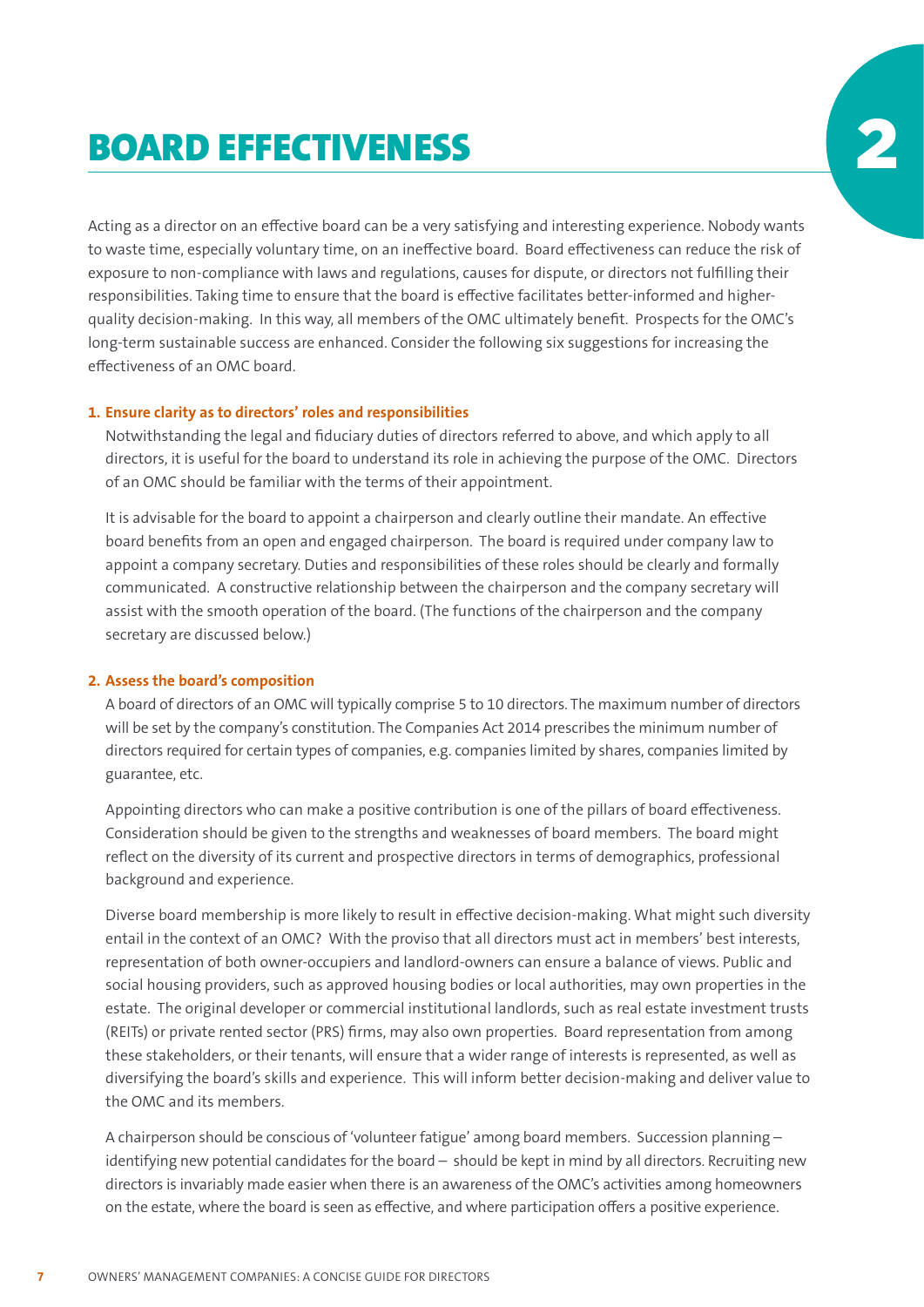#### **3. Effective decision-making**

Timely receipt of information, access to knowledge, discussion, respectful challenge, alternative views, consensus to achieve timely closure, and an awareness of bias and conflicts of interest are some key factors necessary for effective decision-making. By keeping up to date with changes in law, regulation, and best practice, and by seeking advice from qualified professionals, directors can make better decisions.

Sub-committees of the board may be delegated specific functions or projects, for example finance, management of a sinking fund scheme, debtor management, or tendering of significant contracts, such as apartment block insurance. Sub-committees report to the board and provide recommendations for its approval.

Boards of directors should operate on a collegiate basis. Exercising due care and skill, combined with independent judgement, board members work together to arrive at an agreed position. While in the forum of board meetings individual directors may articulate their distinctive views, the board's deliberations should ultimately arrive at an agreed, common position, to which all directors are expected to adhere.

#### **4. Proper induction to the board**

Newly appointed directors should receive an induction so they can fulfil their roles. Before formally joining the board, a new director could attend a board meeting as an observer (subject to appropriate confidentiality). Individual support from the chairperson or another director may also be beneficial.

New directors should receive an 'induction pack' well in advance of their first board meeting, including copies of key governance documents, such as the OMC's constitution, the most recent financial statements and section 17 OMC annual report, details of any sinking fund scheme, a copy of the agreed annual budget, and the current risk register. New directors might be pointed to further information resources and guides to inform them about directors' duties and responsibilities (see **Section 1** above).

Board members should be conversant with the key title documents and contracts for the estate and the OMC. Among the most important documents are the head lease and the engagement letter with any property management agent contracted by the OMC. In addition to those key documents, the following may set out parties' rights and obligations in the estate:

- estate planning permission;
- development agreement;
- management company agreement;
- deed of transfer of common areas  $1$ ;
- house rules.



<sup>1</sup> The MUD Act 2011 prescribes the requirements for common areas to be transferred into the title of the OMC. In addition, Schedule 3 to the MUD Act 2011 prescribes the documentation that also must be handed over to the OMC when the development stage of an estate has ended.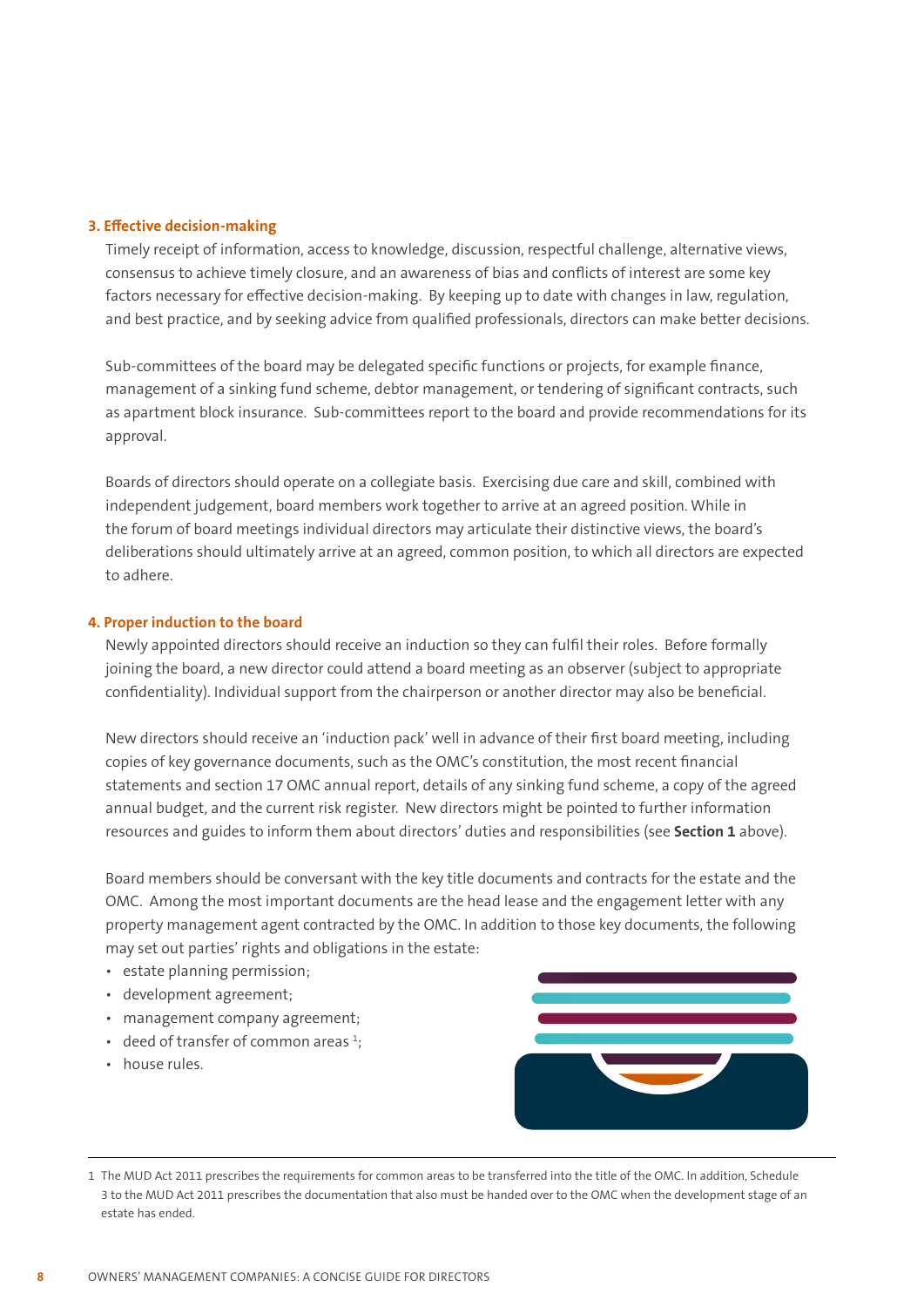#### **5. Productive board meetings**

The frequency of board meetings will be determined by the complexity and demands of the particular estate. In the normal course of events, it would be expected that the board of an OMC would meet at a minimum of four to six times per annum. The extent to which additional meetings or sub-committee meetings are required may depend on factors including, but not limited to, the size of the estate, the financial health of the OMC, the stage in the estate or building life cycle, and the experience and skillset of the board.

Board members should be afforded the opportunity to contribute to discussions at meetings. Over and above their statutory duty to avoid conflicts of interest, directors, including the chairperson, should endeavour to be aware of potential personal biases they may bring to their decision-making. Independent, considered judgement is a quality to be sought and valued in board members.

Respect for the people willing to act as directors of an OMC should be reflected in a professional approach taken to the conduct of the board's business, for example, by ensuring that board papers are properly prepared and circulated well in advance of each meeting.

#### **6. Appointing a chairperson**

The Companies Act 2014 provides that directors may elect a chairperson of their meetings. Electing a chairperson is an important step to achieving an effective board. While the chairperson is by law of equal standing to the other directors, care should be taken to select a director with the necessary skills for the role. In selecting a chairperson of an OMC, the competencies necessary may be seen to go beyond familiarity with corporate governance and finance, to extend to interpersonal, communication and initiative-taking skills.

The chairperson fulfils an important leadership role. They can be instrumental in setting expectations concerning the style and tone of board meetings and encouraging all directors to participate in discussions. Unlike a commercially trading for-profit company, an OMC does not have executive personnel such as a managing director. Therefore, it is usual for the chairperson to act as a liaison point with important stakeholders such as the property management agent.

Chapters 4 and 6 of Part 4 of the Companies Act 2014 refer to the role of the chairperson in various 'set pieces' of company business. For instance, the chairperson usually presides at board meetings and general meetings of the company. Unless the company's constitution provides otherwise, the chairperson will have the casting vote in the event of tied polls at meetings. The chairperson has responsibilities in relation to signing minutes of board meetings and general meetings. Minutes are important because they are the formal record of proceedings at meetings.

Guidance material on the position of chairperson is available from the ODCE (www.odce.ie) and the CRO (www.cro.ie).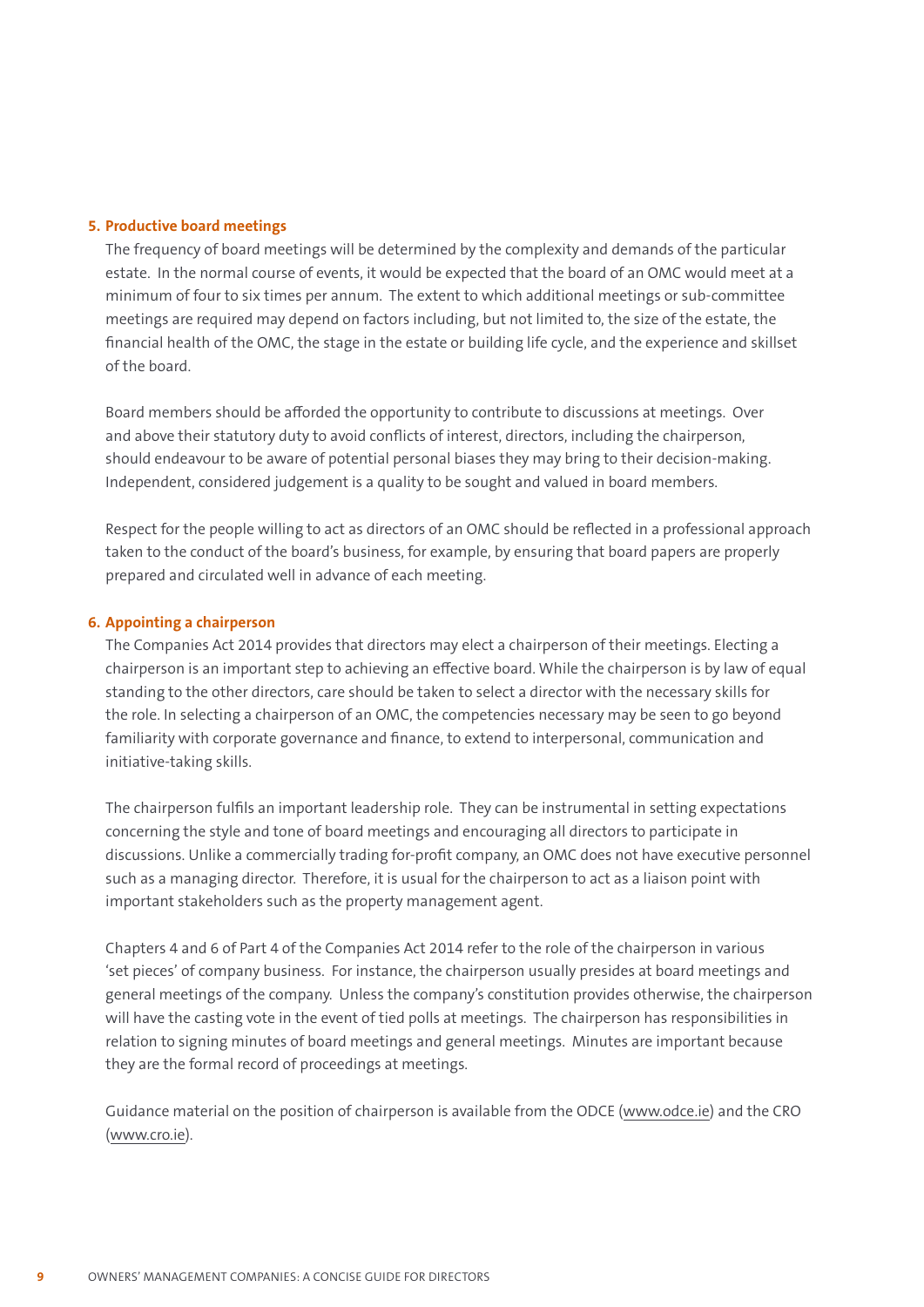# PERFORMANCE VERSUS CONFORMANCE

Directors of an OMC are responsible not only for ensuring compliance by the entity with laws and regulations, timely preparation of financial information and overseeing the management of operations, they are also responsible for ensuring the long-term sustainable success of the OMC. In determining what success looks like for an OMC, its directors could ask the following questions:

- Is it maintaining the common areas in a reasonable state?
- Is it improving the quality of life for residents and increasing the value of owners' investment in the estate?
- Is it establishing a sinking fund scheme in compliance with minimum requirements of the MUD Act 2011? Is it ensuring that the sinking fund is adequate to cover significant capital costs when they arise, with completion of all works to a high standard?
- Is it ensuring that the OMC manages to carry out its functions with minimum effort?
- Is it proactively engaging with residents and owners, updating them or seeking their input on initiatives, and ensuring that the needs of the entire membership are considered?
- Is it effectively communicating with all stakeholders in the estate
- Is there effective communication between OMC members and residents and the board, or the property management agent, as appropriate?

Achieving success may seem straightforward; however, practical limitations will apply. Restricted availability of finance or cash flow, differing and sometimes conflicting needs of members, or fluctuating levels of commitment from directors, will have some impact on the ability to agree, let alone achieve, objectives for the estate.

Nevertheless, it is incumbent on the board, as stewards of the OMC, to step back occasionally and consider the OMC's current position and where it is headed. Even though the OMC does not act for commercial gain, it is the custodian of something very important: the physical, built environment within which people live. Having a documented strategy, or a plan, with a time horizon of longer than one year, may help the board to make decisions in the best long-term interests of the OMC's members. For example, determining an appropriate sinking fund involves forecasting and estimating the likelihood of a significant non-recurring capital project arising and, if it does, its likely cost.

Directors of OMCs may engage experts such as building surveyors and engineers to assist in their deliberations. However, the board will also have to consider the ease or otherwise with which necessary funds may be raised, for example, through sinking fund contribution increases. Early consideration of these types of issues can enable the raising of funds in a timely manner; it reduces the likelihood of sudden large increases in contributions required from members.

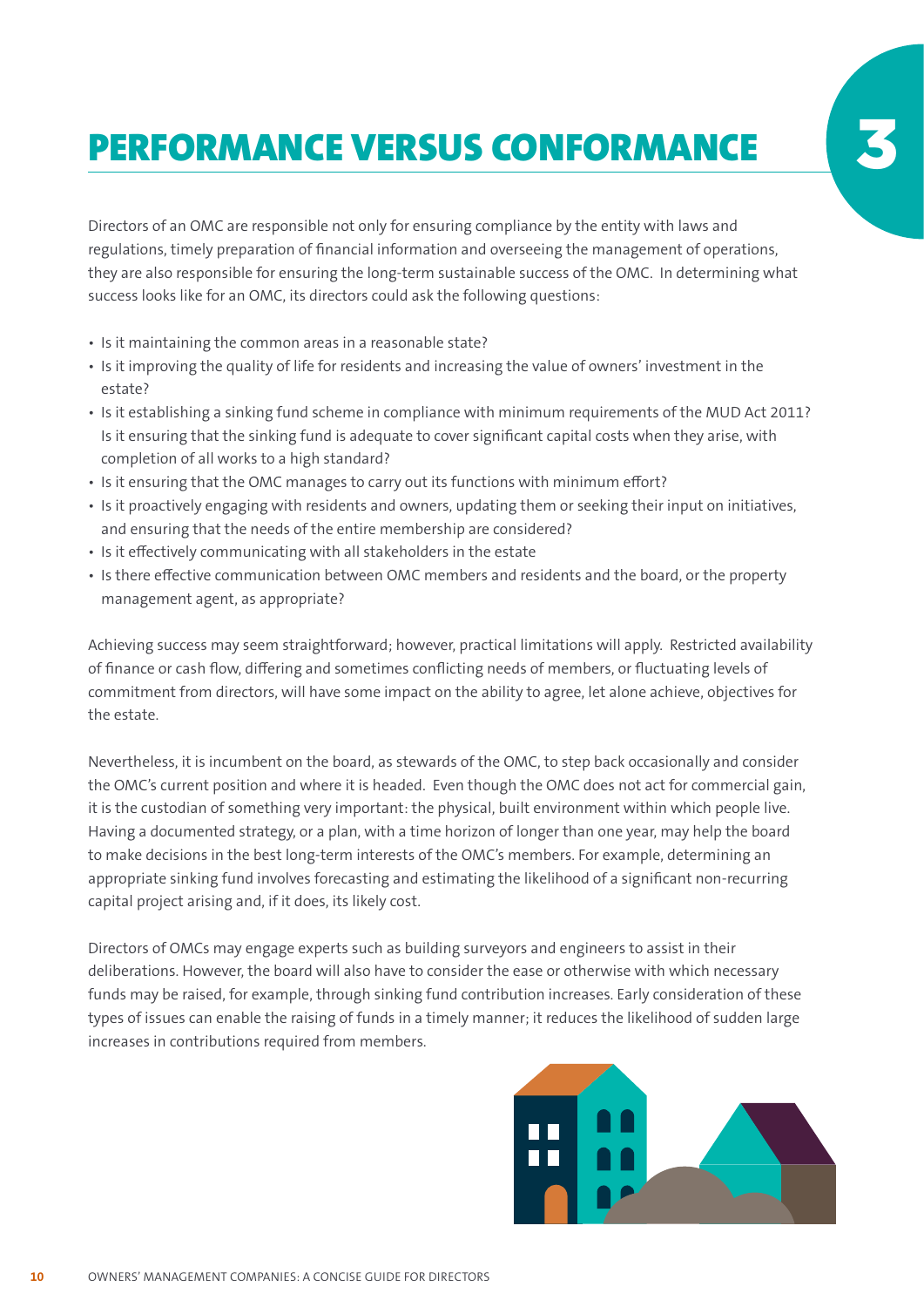### THE COMPANY CONSTITUTION **AND REGISTER OF MEMBERS**

Before discussing the company constitution and the register of members of an OMC, it is important to note that there are key distinctions between OMCs and entities trading commercially for profit. Most OMCs are incorporated as companies limited by guarantee (CLGs), which have members rather than shareholders. Members' liability on the dissolution of an OMC (which, given its function, is unlikely) is limited to a nominal sum, usually €10, as stipulated in the company's constitution.

#### **The constitution of an owners' management company**

The constitution of an OMC sets out the rules and regulations for internal governance of the company. It itemises the rights, powers and duties of various stakeholders, principally the directors and members of the OMC.

The constitution of an OMC is a very important document and should be carefully drafted and reviewed. The use of any template should be carefully scrutinised to ensure it is tailored appropriately. In cases of dispute or issues regarding the governance of the OMC, the constitution is normally the first point of reference for determining what is permissible. The services of a legal or company secretarial advisor are recommended in the drawing up or amending of the constitution of an OMC.

While the company's constitution must conform to the provisions of the Companies Act 2014, the legislation allows for discretion and variation of the articles of the constitution in certain respects. For example, the facility to set the maximum number of directors or to vary the quorum for a general meeting. Directors of OMCs may wish to consider constitution articles that, for example, link voting rights to good standing in payment of annual management charges. The company's constitution can prescribe a requirement, in addition to any company law requirement, for the financial statements of the OMC to be subject to a statutory audit.

Within the variations permitted, it is a matter for the OMC's members to approve changes to its constitution. Amendments are effected by way of special resolution at general meetings.

#### **The register of members**

The register of members is an important governance document for an OMC. As the definitive record of the membership of the company, the register of members is the basis for determining matters such as individuals' entitlement to vote at an annual general meeting.

The Companies Act 2014 requires that a company must keep a register of its members. The Act prescribes what must be entered in the register, including particulars such as the names and addresses of members. The company secretary, working with the OMC's agent, will usually be responsible for maintenance of the register.

Under the MUD Act 2011, membership of an OMC transfers automatically with ownership of a property. A new owner automatically becomes a member of the OMC as part of the property conveyance.

The Companies Act 2014 provides that a register of members is a public document. It must be made available by the company for inspection by any member of the company, and, subject to conditions including the payment of a small fee, for inspection by any other person. Copies of the register or parts of the register must be provided, subject to similar conditions, to anyone requesting them. Directors of an OMC should consider how the OMC meets its obligations under the Companies Act 2014 in relation to access to the register.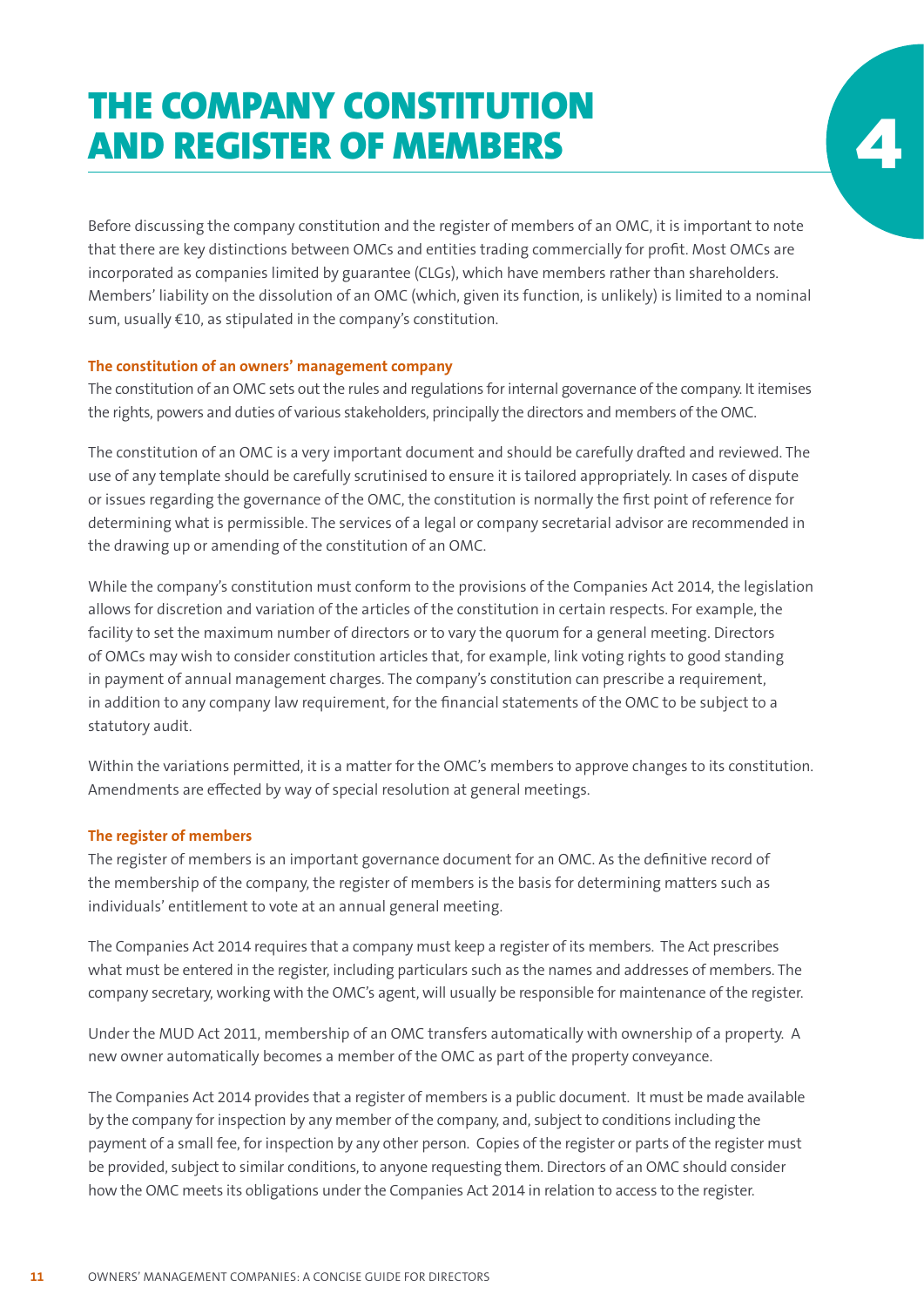# **FINANCES, CASH AND DEBTORS**

The directors are ultimately responsible for the sound financial management of the OMC's affairs. Their responsibilities include ensuring that the OMC has sufficient revenue to cover its expenses, arranging for the collection of cash in a timely manner to cover debts as they fall due, and building up sufficient reserves to cover significant future capital works or refurbishments.

To ensure that annual charges are set at the appropriate level, the directors of an OMC should be familiar with the requirements of the MUD Act 2011, as well as the estate's head lease. The costs of the day-to-day running of the estate are usually reflected in its service charge budget. Budgets are usually calculated by a property management agent under the instruction of the board of directors.

Expenditure on long-term maintenance of a non-recurring nature is reflected in the sinking fund scheme. Taken together, these costs (referred to in the MUD Act 2011 as "owners' management company annual charges") are apportioned to the properties in the estate. Apportionment is usually prescribed in the head lease by reference to factors such as property types (apartment, house, commercial unit, etc.), floor area, or the location of the property within the building – first floor, second floor, etc. In this way the annual charge for each property is determined.

Without revenue from annual charges set at the correct level and collected in a timely manner, an OMC may struggle to deliver estate services. It may not be adequately resourced to provide for long-term maintenance by way of accumulation of cash in the sinking fund.

Annual charge debtors outstanding are known to be a significant challenge for many OMCs. If the OMC has a debt collection policy, its effectiveness should be reviewed regularly. If such a policy is not in place, the directors should consider establishing one, and agreeing the terms of the policy at a members' meeting. This can secure early buy-in from the members to the approach the OMC takes to collecting debt on behalf of all its members. Notification of the OMC's debt collection policy with the annual charge invoice to members is an effective way to encourage payment. Conformance of the policy with the terms of the head lease and the constitution of the OMC should be considered.

The appointment of a debtor sub-committee by the board may be an effective way to improve debt recovery. Professionalism and respect for confidentiality are necessary in circumstances where directors are required to review their neighbours' good standing as to payment of annual charges. Legal remedies, and when to use them, may require consideration; the point at which case escalation is necessary will be a matter of judgement for the board.

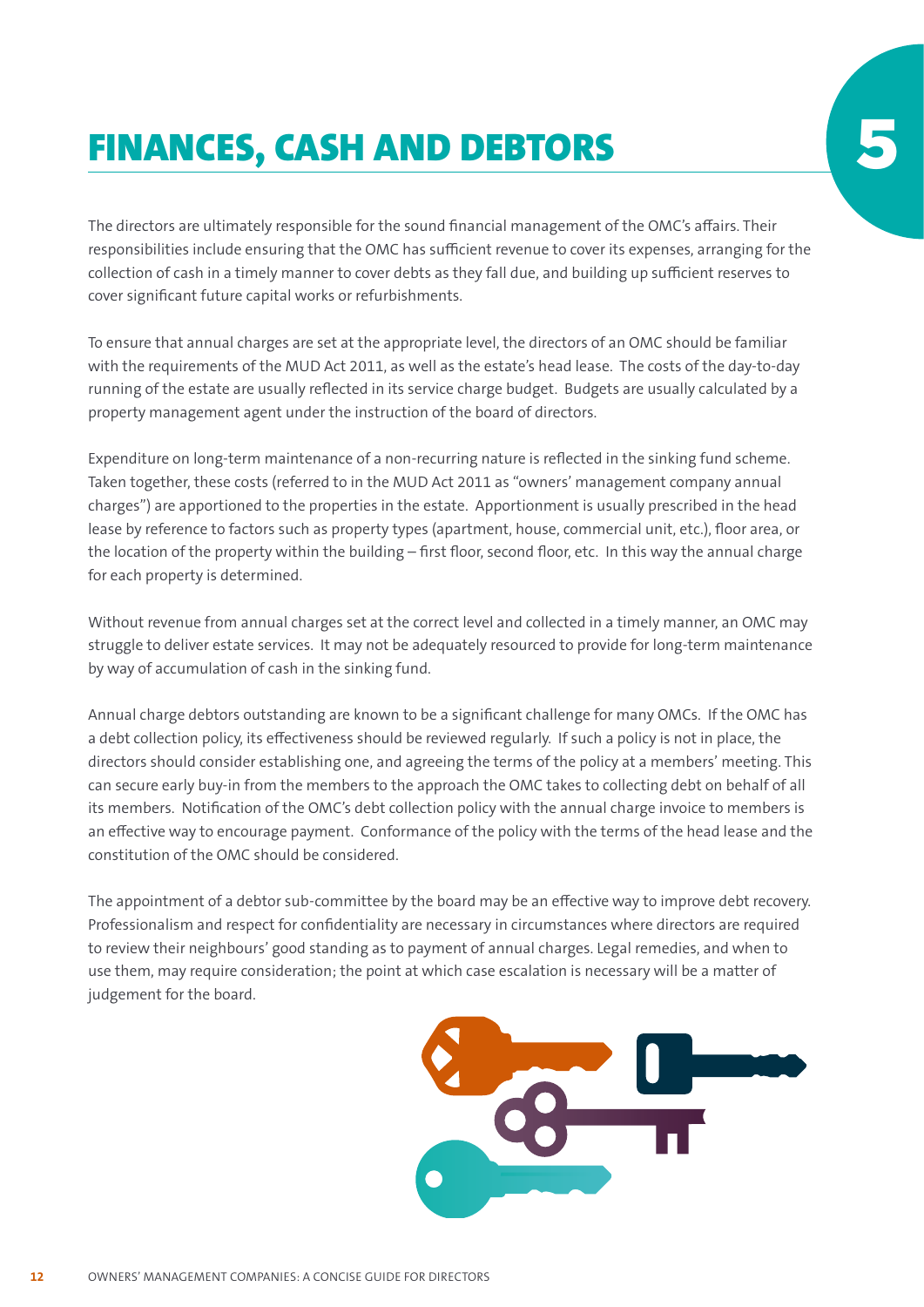Active monitoring and management of cash flow and debtors is a critical finance function in an OMC. **Figure 3** summarises some of the key financial information that the board could seek as part of its regular monitoring of this area. It is advisable for the board to apply an inquiring mindset in reviewing the information presented and to understand the reasons for significant variances. It is appropriate to evaluate and, on occasion, respectfully challenge any significant estimates and judgements applied to such information. This can aid the financial decision-making process and reduce the risk of any unwelcome surprises.

#### **Figure 3: Key financial information to be regularly reviewed by the board**

- Bank balances current account and sinking fund
- Service charge income:
	- Invoiced year to date (YTD) vs. collected YTD
	- Budgeted annual service charge income vs. current forecast (i.e. budget adjusted for anything unexpected)
- Service charge aged debtors (in descending balance) and by property/owner
- Property management expenses actual YTD vs. budgeted YTD
- Sinking fund contribution invoiced YTD vs. collected YTD
- Sinking fund balance vs. expected upcoming sinking fund expenditure
- Sinking fund balance target in 1 year, 3 years, 5 years $+2$

Guidance on the calculation of annual charges, including sinking funds, is available from professional bodies such as the Society of Chartered Surveyors Ireland (www.scsi.ie) and the Institute of Professional Auctioneers and Valuers (www.ipav.ie).



<sup>2</sup> To determine the adequacy of the sinking fund balance target and identify any urgent repairs, the board can commission a building survey and sinking fund report to assess current condition and time remaining until likely replacement or upgrade (as appropriate) of common areas, and estimates of replacement costs.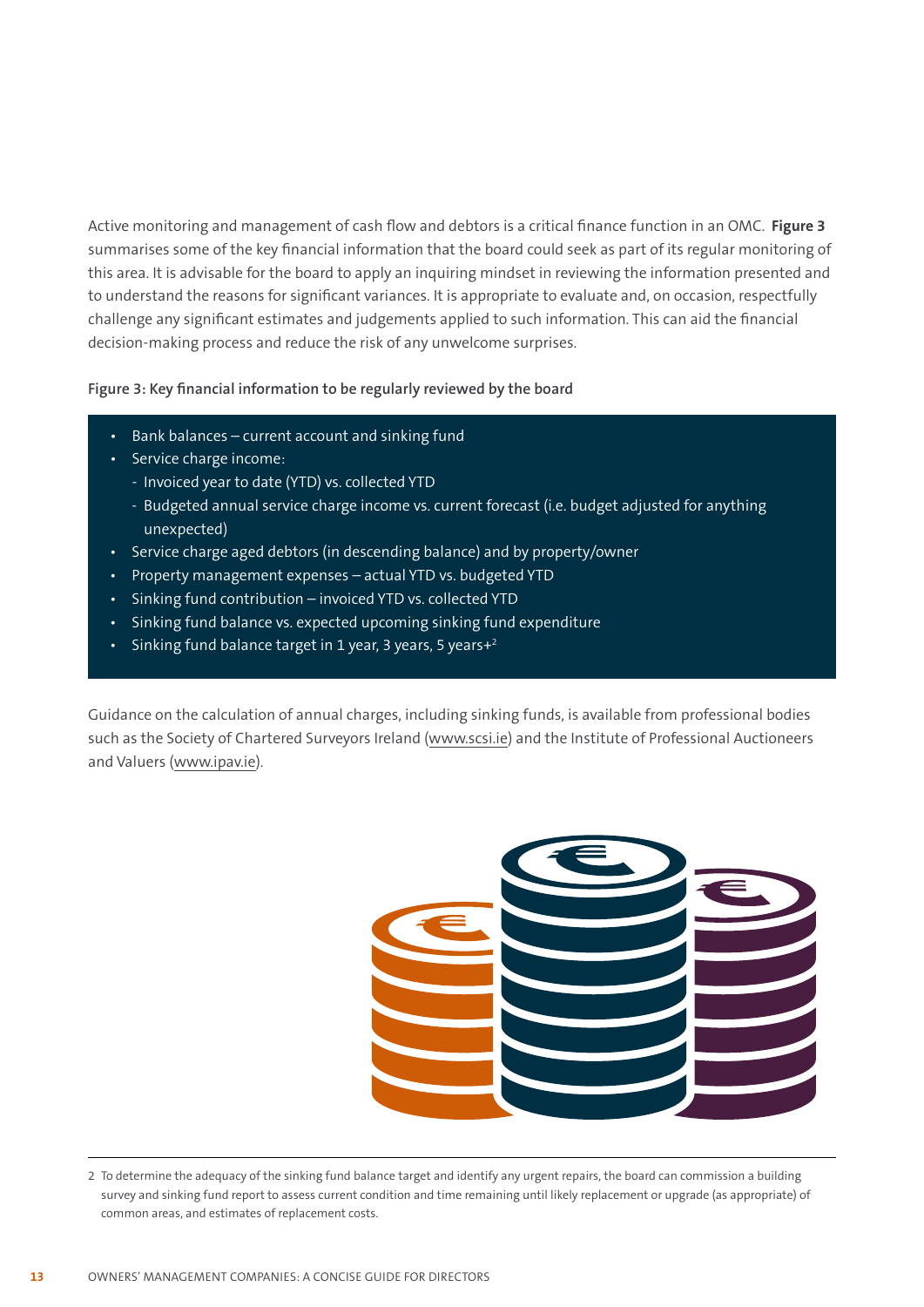### COMPANY ACCOUNTS AND **STATUTORY AUDIT**

#### **Company accounts**

Sound financial management depends on the availability of relevant and up-to-date financial information and reports. It is helpful to distinguish between differing types, formats and levels of financial and reporting records for OMCs. Inevitably, there is overlap or commonality in the nature of the information provided in each type of record.

#### **• Section 17 owners' management company annual report**

This is information prepared by an OMC for its members under section 17 of the MUD Act 2011. It must be provided to members at least 10 days before the AGM. The property management agent, in consultation with the directors of the OMC, will usually prepare this report. Section 17 sets out the minimum content. (Further guidance will be available from the property management agent.)

#### **• Accounting records**

These are the primary books and records of the company, including, for example, invoices, bank statements, cheque books, ledgers and asset registers. The basic requirements for maintaining accounting records are outlined in the Companies Act 2014. It is an offence for a director to fail to take all reasonable steps to maintain adequate accounting records. While outsourcing the task is a practical way to assist compliance with these requirements, as noted elsewhere, it is the directors who are ultimately responsible. Therefore, they should maintain sufficient oversight to ensure adequate records are being kept.

#### **• Management accounts**

Management accounts are financial reports produced for the OMC at regular intervals (decided by the board) during a defined financial period. Designed to assist directors in their oversight and decisionmaking, they typically include:

- an up-to-date statement of income and expenditure;
- a statement of assets (especially cash and debtors) and liabilities at a defined point in time;
- an updated budget statement, showing budget versus actual performance YTD and adjustments to forecasts;
- additional financial reports, including certain up-to-date key financial information.

In certain situations, especially if the OMC is experiencing or expecting cash flow difficulties, the management accounts will also include cash flow forecasts.

Unlike statutory financial statements (see below), management accounts do not have to follow a standard format. However, it is useful that the financial information be presented on an accrual basis, i.e. transactions are accounted for on the basis of when revenue/income is earned and expenses are incurred, as opposed to when cash is received.

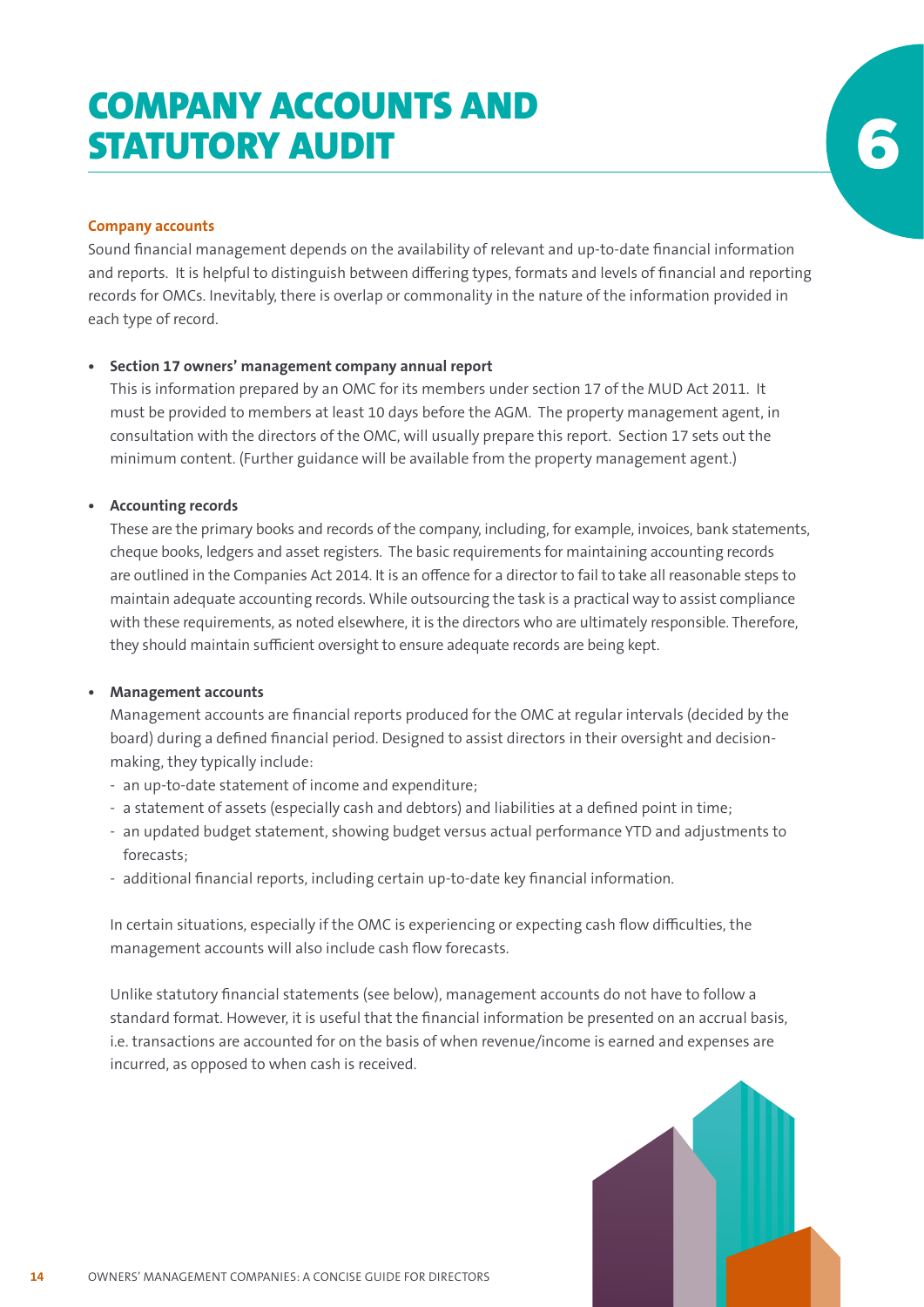#### **• Statutory financial statements**

The statutory financial statements comprise the Income Statement, Statement of Financial Position, Statement of Income and Retained Earnings (where applicable), Statement of Cash Flows (where applicable) and Notes to the Financial Statements containing further information required by company law (such as accounting policies, and disclosures) and financial reporting standards. A Directors' Report may be required to be included with the statutory financial statements.

The directors may choose, especially where a statutory audit has been performed, to include a Directors' Responsibilities Statement. The level of detail in the statutory financial statements provided to company members is not necessarily the same as that in the accounts filed with the CRO. The OMC's company secretary or accountant may advise further. (Additional information is also available from the CRO at www.cro.ie.)

#### **• Audited financial statements**

These are financial statements that have been subjected to an independent statutory audit carried out in accordance with International Standards on Auditing (ISAs) and the Companies Act 2014. The statutory auditor's report will provide an opinion as to whether the financial statements:

- give a true and fair view of the assets, liabilities and financial position at the end of the financial year, and of its surplus/deficit for the year;
- have been properly prepared in accordance with the relevant applicable financial reporting standards; and
- have been properly prepared in accordance with the requirements of the Companies Act 2014.

The report will state whether the auditor has obtained all the information and explanations considered necessary for the purpose of the audit.

The scope of the statutory audit is set out in an audit engagement letter, normally agreed by the board or appointed signatories on behalf of the board. The scope of the audit will be in accordance with the ISAs.<sup>3</sup>

A firm of accountants may assist with the presentation of the financial statements in the format required by financial reporting standards and company law.



<sup>3</sup> Chartered Accountants Ireland have published a toolkit of procedures for auditors to follow in carrying out a statutory audit of an OMC (Owners Management Company PQAs 2018, available from www.charteredaccountants.ie).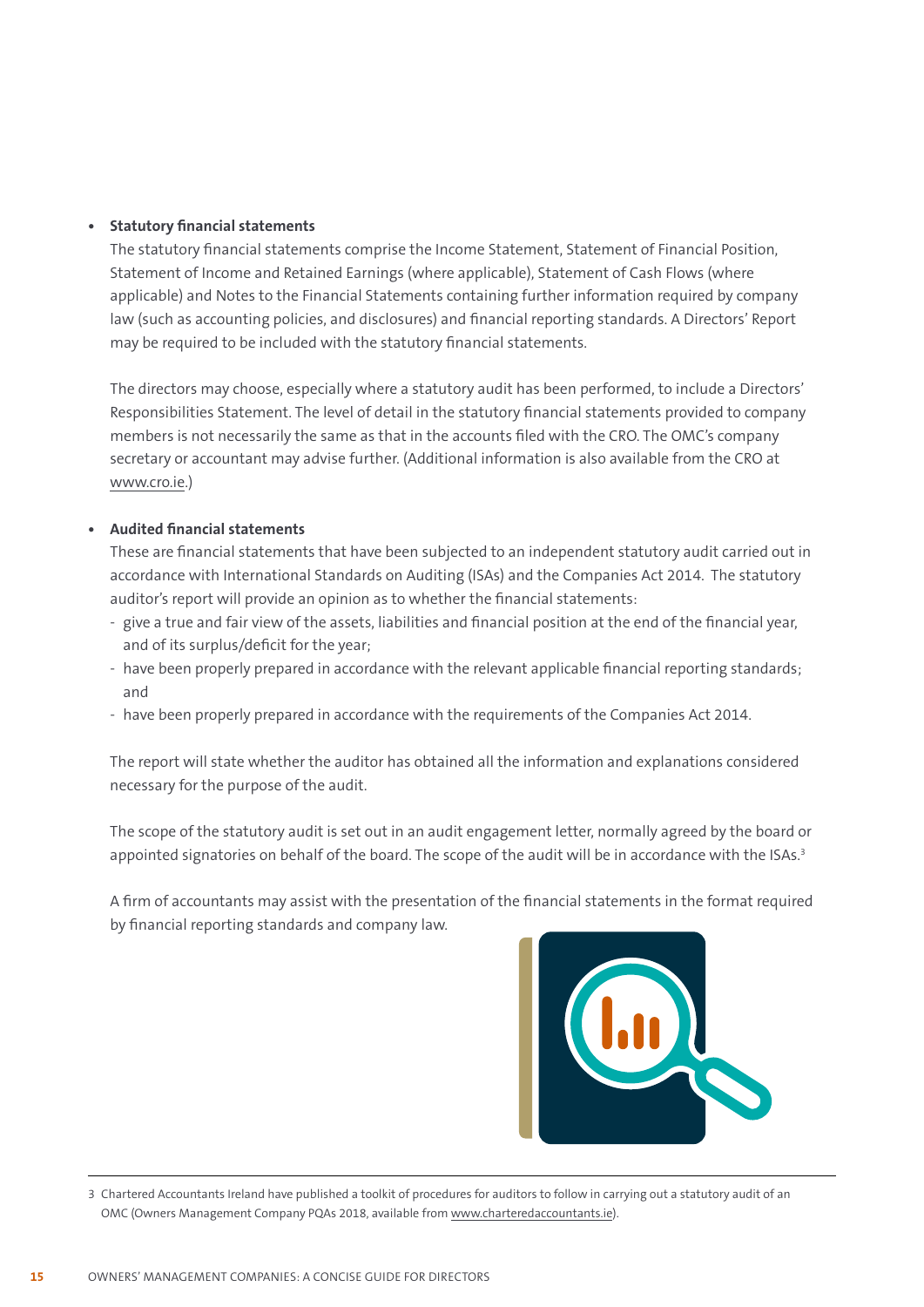#### **The statutory audit**

The Companies Act 2014 provides an exemption from statutory audit for companies of a certain size. The full criteria that must be met to avail of this exemption are set out in the Companies Act 2014. However, an OMC may incorporate into its constitution a statutory audit requirement.

Company law provides for situations where a member or members of a company may serve notice on the company requiring it to have an independent statutory audit performed, for example, any one member of a CLG, or not less than 10% of the voting rights in the case of a company limited by shares.

In deciding whether to 'opt-in' to have an independent statutory audit, directors and members should consider factors including:

- **•** reinstatement or insurable value of the common areas owned by the OMC;
- **•** the significance of the OMC to residents' property values, sound legal title, and the quality of the estate's public and private realm;
- **•** the value of an audit in terms of assurance, transparency and good governance as perceived by the directors and members of the OMC;
- **•** the scope of an independent statutory audit and whether it will provide the level of assurance sought, or whether an alternative assurance engagement would be more appropriate.

While an independent statutory audit will be focused on delivering a particular level of assurance, a statutory auditor's letter to the directors of an OMC outlining their audit findings may deliver further value to the board, highlighting areas such as financial or administrative practices meriting improvement. Financial trends and potential weaknesses can also be highlighted.

In addition to understanding the scope of the statutory audit, directors should also be made aware of what is outside that scope. Doing so should reduce the risk of over-reliance on the statutory audit for matters that may not be considered or reviewed by the statutory auditor. Directors are ultimately responsible for ensuring that the financial statements present a true and fair view, including an accurate account of the affairs of the OMC.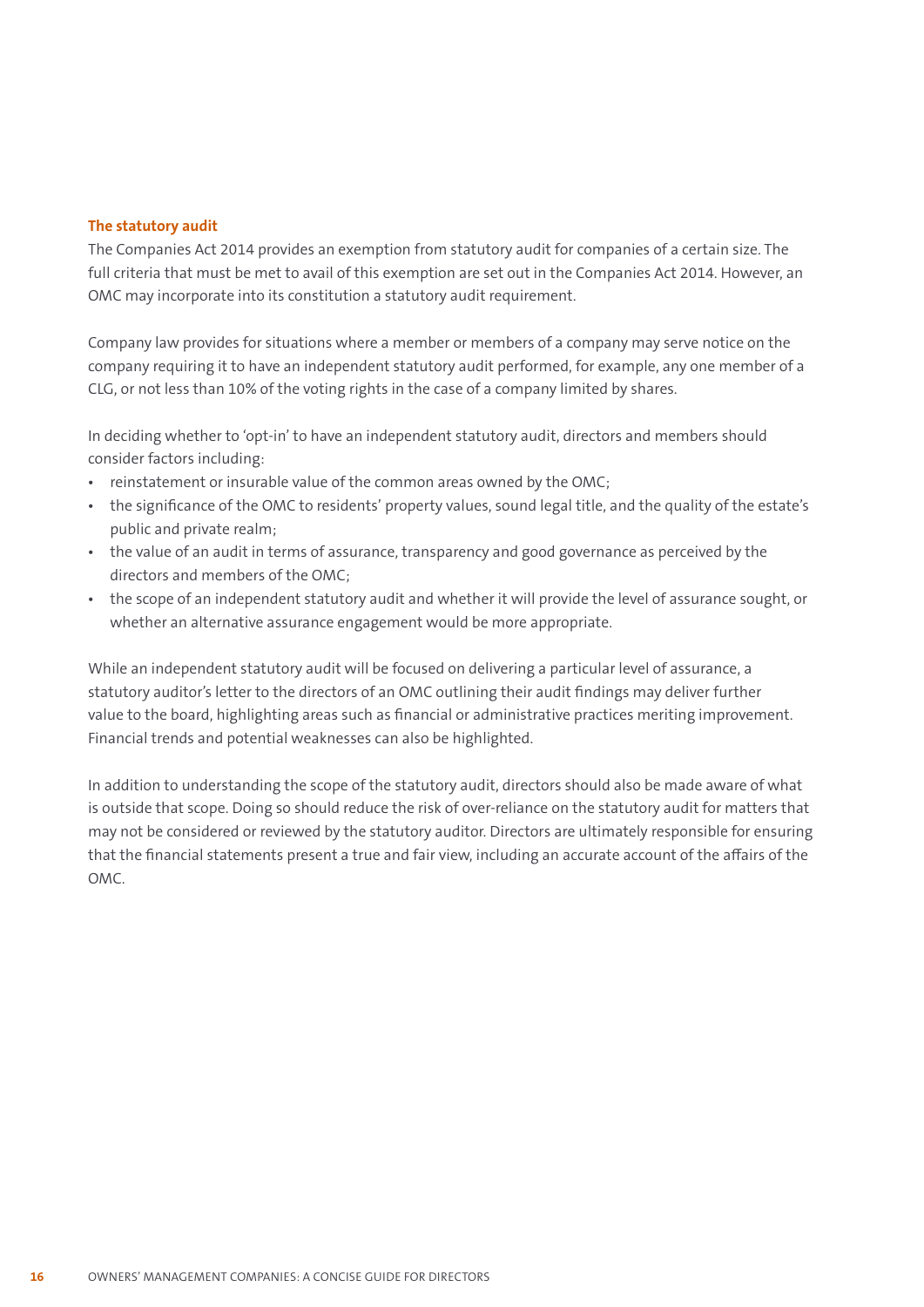# THE ROLE OF THE COMPANY SECRETARY

The role and functions of the company secretary underpin good corporate governance. Defined in the Companies Act 2014, the role is assigned by the board to a competent person. The company secretary reports to the board, supports the chairperson and assists the board and its sub-committees. The maintenance by the company secretary of accurate meeting minutes and other board papers is essential to the orderly running of an OMC's affairs. Other duties include timely filing of correct and complete returns with the CRO and other regulatory bodies.

It may be that a suitably competent director of an OMC is willing to undertake the role of company secretary and attend to the duties and filings. Alternatively, as discussed below, a specialist provider may be appointed to hold the office of company secretary; or the board may appoint the property management agent as the company secretary (see below with regard to outsourcing). In any case, it is important that the duties of the company secretary are understood, and that the person in the role is committed to ensuring good governance of the OMC.

Detailed guides on the role of the company secretary are available from the ODCE (www.odce.ie) and the CRO (www.cro.ie).

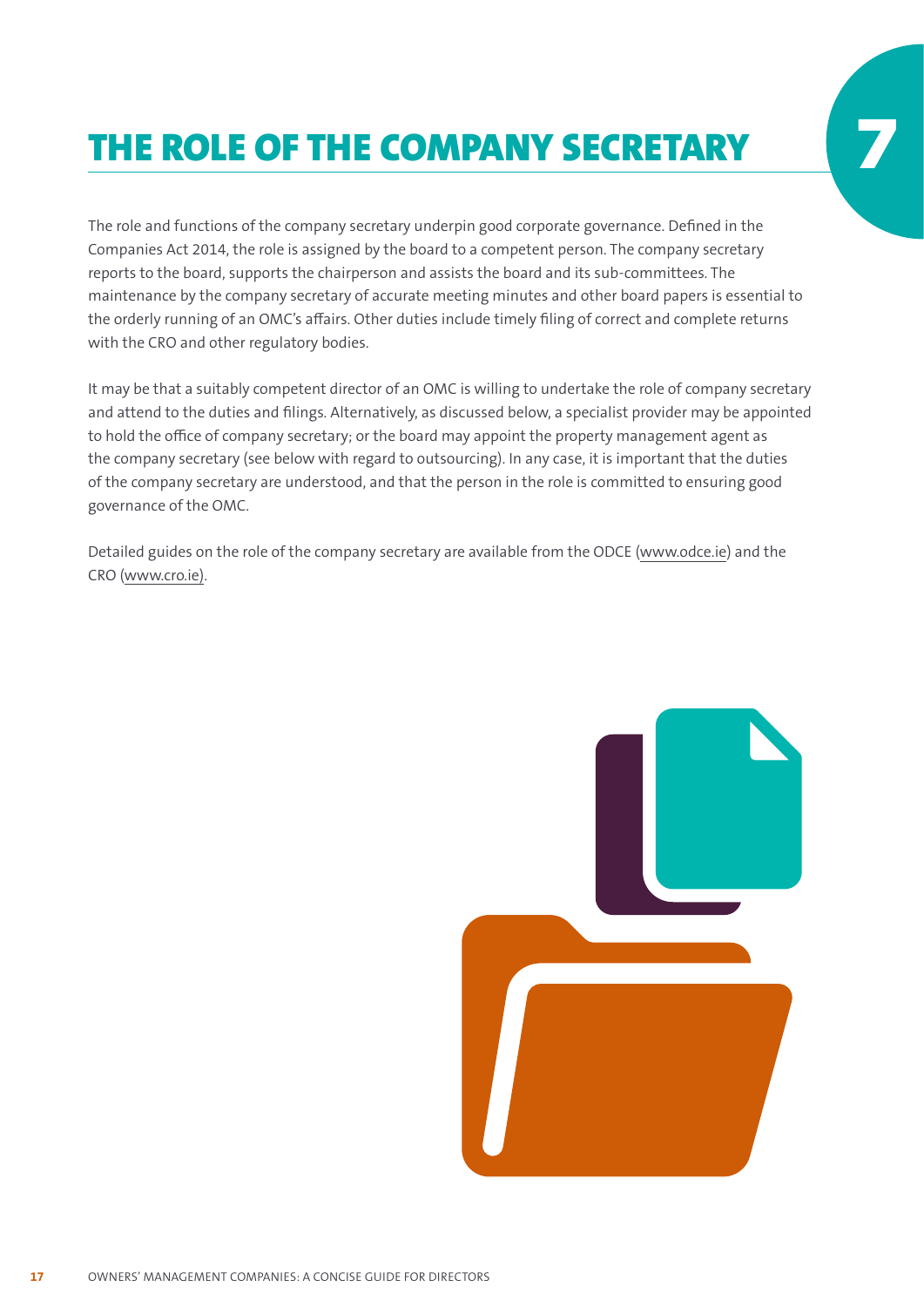# **OUTSOURCING**

The extent to which an OMC employs third-party service providers is likely to be determined by the size of the estate and the breadth of services required or desired. The complexity of a particular function, such as the role of company secretary, or the accounting and bookkeeping requirements, will influence whether the work is outsourced to a third party.

The directors of an OMC should consider the risks involved where there is a lack of necessary skills and experience, and where assistance from professionals with the requisite expertise is appropriate. For example, directors may wish to consider the risks involved in undertaking the management of the estate without the services of a property management agent. There may also be situations in which independent advice, external to the board, would be helpful or essential.

In addition, directors should be aware of creating a relationship between principal and agent, whereby the OMC acts as principal in appointing third parties (e.g. property management agent) to carry out specific functions or activities. A principal-agent relationship can be established even where a formal written agreement has not been put in place, i.e. it could arise under a verbal agreement. If an OMC has established an agency relationship with a third party, as principal the OMC remains ultimately responsible for how functions or activities are carried out or performed on its behalf.

When considering contracts with service providers, directors should be aware that the MUD Act 2011 prohibits an OMC from entering into a contract that runs for a period in excess of three years' duration.

While there is no statutory requirement to outsource functions, the following are typical of the types of functions outsourced by OMCs.

#### **Property management / operations**

Property management agents must be licensed under the Property Services (Regulation) Act 2011. They offer a range of services, from estate property management (e.g. arranging maintenance in common areas or waste management tendering) to company secretarial services and communication with members and/ or residents, etc. The services of a proactive property management agent can prove an invaluable support for the directors of an OMC. For issues outside their expertise, a property management agent can also act as an initial sounding board and help to identify professionals with relevant expertise to provide further assistance or advice to the OMC.

The relationship, service levels, etc., between an OMC and the property management agent must be governed by a letter of engagement, or contract, between the parties. Mandatory and variable terms of the contract are clearly defined in the Property Services Regulatory Authority's "Letter of Engagement 'D' – The provision of Property Management Services" (see www.psr.ie). The Housing Agency has issued guidance, "Engaging a Property Management Agent: Guidance for Owners' Management Companies" (see www.housingagency.ie), which covers important issues, including the scope of services provided by a property management agent and value for money considerations.

Estates will occasionally need building work carried out and it is important that the board of an OMC ensure that such works comply with planning regulations, building standards, health and safety requirements, etc. The board should seek expert advice where such works are being planned.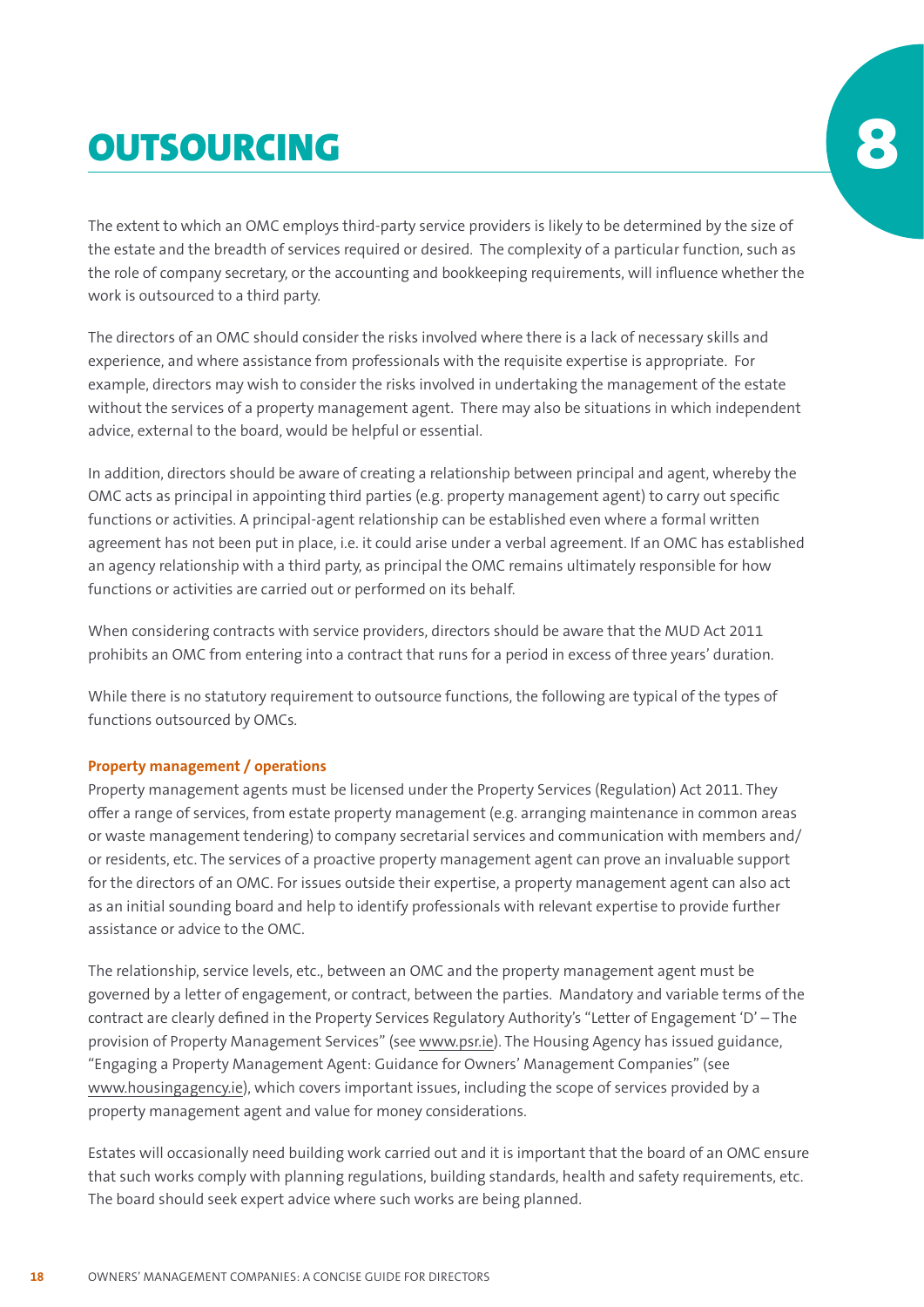#### **Company secretarial**

Such services are available from accountancy firms, law firms, property management agents and specialist company secretarial service providers. While a suitably competent director may undertake the role and functions of company secretary, some OMCs choose to appoint a specialist provider for advice, support and/ or administrative services to the director or other person appointed to the role.

Where a property management agent is the company secretary of an OMC the potential for conflicts of interest should be considered. For example, who would take board meeting minutes when directors are discussing the renewal of the property management agent's contract? (A solution could be temporarily to task a director to take minutes of such deliberations.)

#### **Financial management**

Unless the OMC is of sufficient size to afford its own staff to manage finances, invoicing, debtor management, payments, etc., these activities are likely to be outsourced to either a property management agent or an accountancy firm.

As is the case concerning other services for which a provider is engaged, the parties should agree in a letter of engagement as to the scope of the service provider's responsibilities for budgeting, management accounting, financial management, debt collection, etc. This includes agreeing the regularity of reporting required by the board and what it wants reported. (Guidance on board oversight of finances, debtors and cash and management accounts is provided above in **Section 5** and **Section 6**.)

The board of an OMC is responsible for ensuring proper access for providers to accounting and other records so that they can perform the services for which they are engaged. In situations where the service provider may be managing or processing personal data, the requirements of data protection law will need to be considered.

#### **Maintaining and preparing company accounts**

This is likely to be outsourced to a property management agent or an accountancy firm. It may even be the case that one service provider, usually the property management agent, maintains the accounting records, prepares management accounts and the section 17 OMC annual report, and another provider prepares the statutory financial statements.

As is the case with financial management, the board of an OMC retains responsibility for ensuring proper access to information that enables the service provider to perform the service. Ultimate responsibility for maintaining adequate accounting records, preparing financial statements that give a true and fair view, etc., rests with the directors.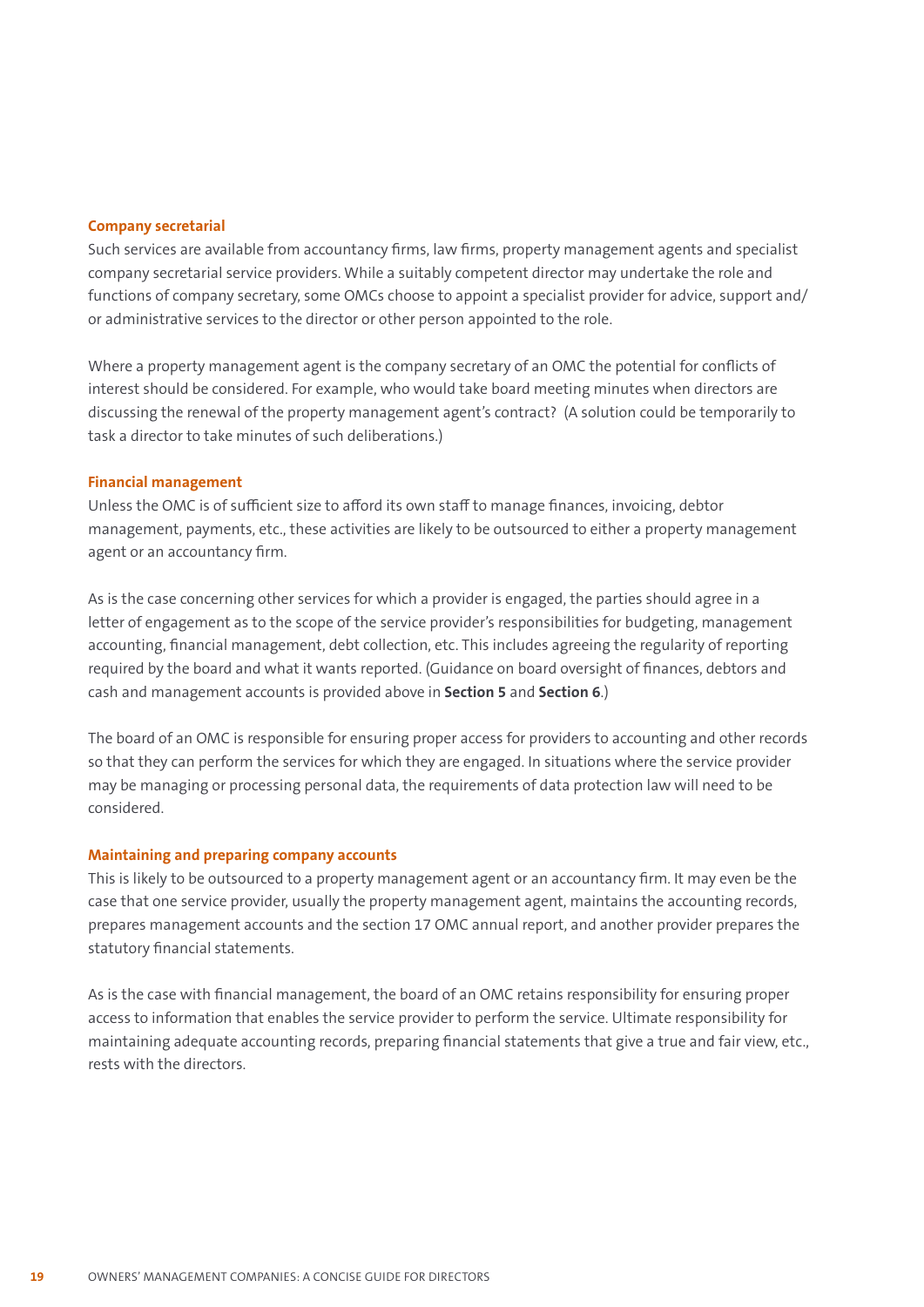#### **Statutory audit**

Irish company law requires that a statutory audit can be undertaken only by a suitably qualified member of a recognised accountancy body (RAB) who has been registered as an auditor. Not all accountancy firms provide statutory audit services and the Register of Auditors, hosted by the CRO, can be referenced for a list of names and addresses of persons or firms who have been registered as auditors by RABs in Ireland. (See www.cro.ie for further details.)

#### **Legal advice**

Formal legal advice should be taken only from a qualified practising solicitor or barrister, as appropriate, competent in the area of law for which advice is sought. The Law Society of Ireland maintains a current register of practising solicitors at www.lawsociety.ie. The Bar of Ireland provides information on how certain parties may gain direct professional access to barristers' services (see www.lawlibrary.ie).

In cases where mediation is sought to facilitate dispute resolution, there are private providers, in addition to legal professionals, that may be in position to provide a competent mediation service (see the Mediators' Institute of Ireland website at www.themii.ie).

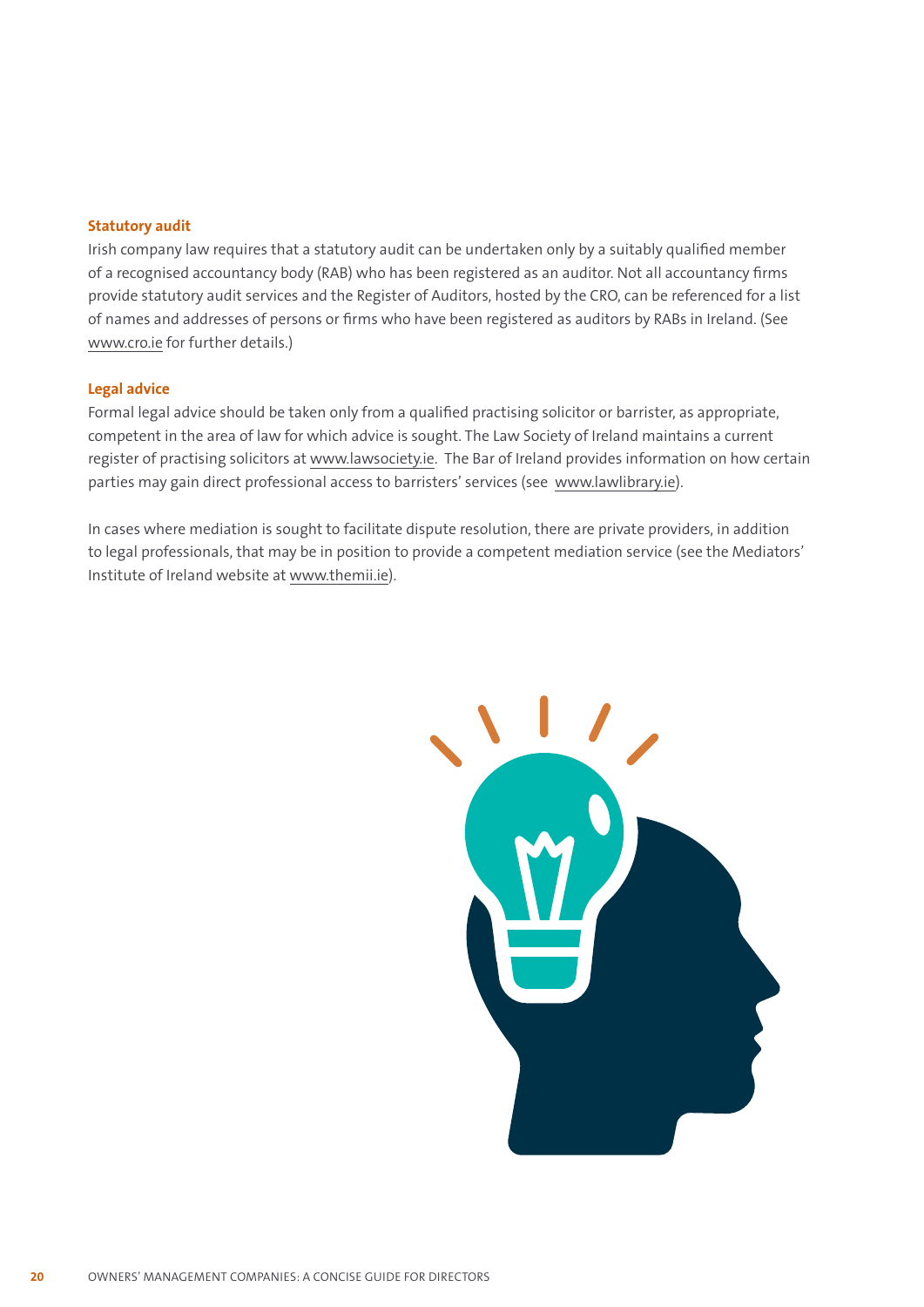## ANNUAL GENERAL MEETINGS 9

In the case of most OMCs, the requirements relevant to the timing of the holding of an Annual General Meeting (AGM) are as follows:4

- **•** under the MUD Act 2011 and the Companies Act 2014 an AGM must be held in each year;
- **•** under the Companies Act 2014 no more than 15 months may elapse between AGMs;
- **•** the meeting must take place within reasonable proximity to the estate and at a reasonable time (unless at least 75% of members agree otherwise);
- **•** companies must lay their statutory financial statements before members within nine months of the date of the financial year end. There is no requirement for approval of these by the members – an AGM is a forum for members to discuss and query the statutory financial statements with directors;
- **•** the section 17 OMC annual report (referred to above) must also be presented for consideration at the AGM.

If the OMC is presenting audited financial statements, the statutory auditor is entitled to receive notice of, attend and be heard at the AGM. The property management agent (who may also be the company secretary) should be in attendance.



4 At the time of publication, some requirements of the Companies Act 2014 for general meetings are temporarily amended by the Companies (Miscellaneous Provisions) (Covid-19) Act 2020.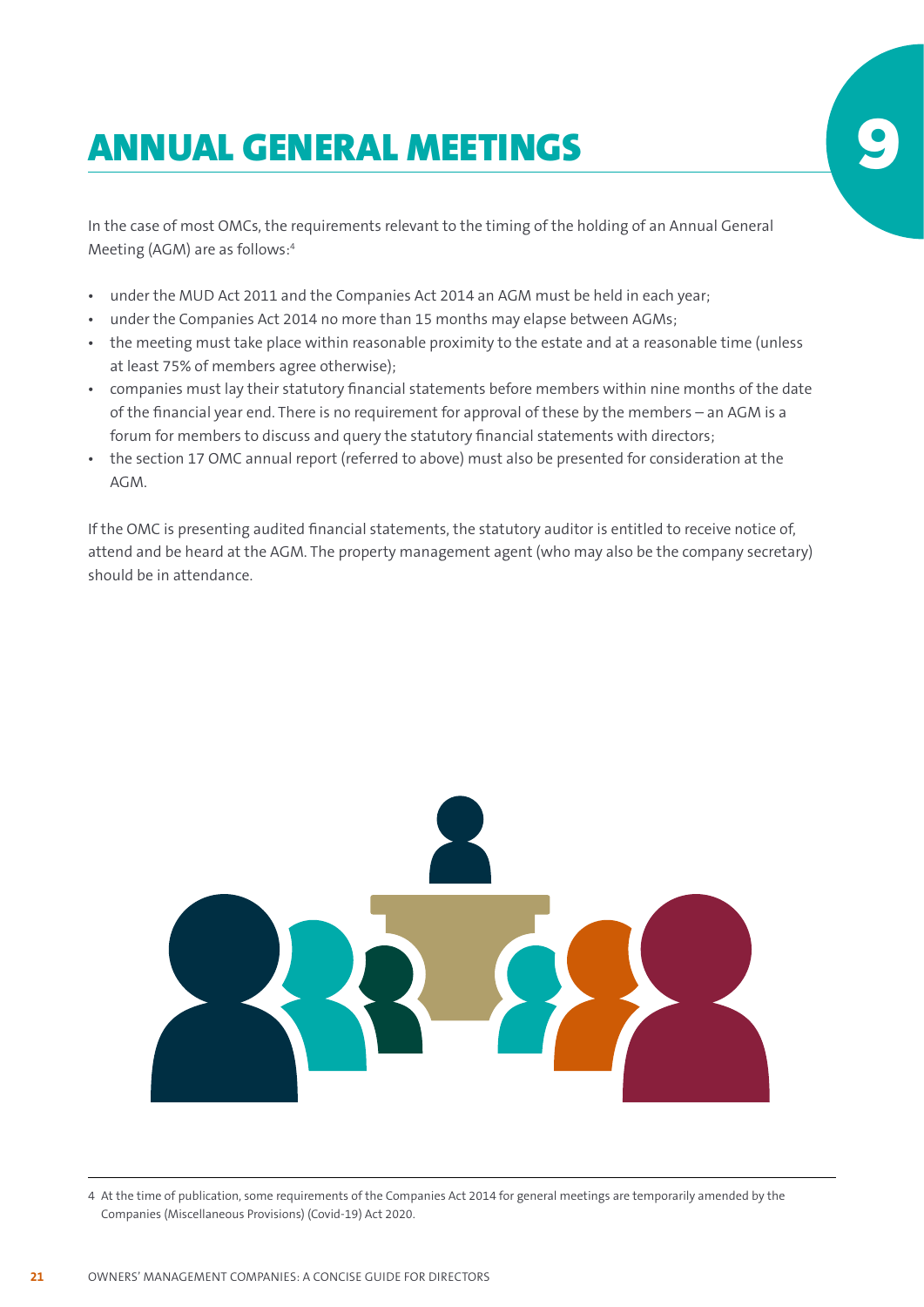Directors of an OMC should consider the extent to which an AGM is a forum for members to express their views on the management of the estate. Preparation for an AGM, particularly time spent on the composition and communication of the section 17 OMC annual report, should assist with the smooth running of the meeting. Clear, consistent communication and information-sharing at the AGM will support the legitimacy of directors' decision-making and the overall long-term plans for the OMC and the estate. **Figure 4** outlines a sample agenda for the AGM of an OMC.

Guidance in relation to AGMs is available from the ODCE (www.odce.ie) and the CRO (www.cro.ie).

#### **Figure 4: Sample agenda for an AGM of an owners' management company**

| <b>AGENDA:</b> |                                                                                                                                                                                        |  |
|----------------|----------------------------------------------------------------------------------------------------------------------------------------------------------------------------------------|--|
| $\mathbf{1}$ . | Welcome and introductions                                                                                                                                                              |  |
| 2.             | Attendance and apologies                                                                                                                                                               |  |
| 3.             | Approval of previous general meeting minutes                                                                                                                                           |  |
| 4.             | Board composition - resignations, appointments and re-appointments/elections                                                                                                           |  |
| 5.             | Presentation of statutory financial statements / audited financial statements for the year ending                                                                                      |  |
| 6.             | Presentation of the section 17 OMC annual report for the year ending                                                                                                                   |  |
| 7.             | Appointment / re-appointment of statutory auditor [if applicable] and board authority to fix<br>auditor's remuneration                                                                 |  |
| 8.             | Consideration of the proposed OMC budget for the year ending<br>(a) expected operational expenditure overview;<br>(b) update on major works and expected sinking fund expenditure      |  |
| 9.             | Resolution for the agreement of the proposed:<br>(a) annual service charge [required to be considered in accordance with section 18 of the Multi-<br>Unit Developments Act 2011], and; |  |

- (b) sinking fund contribution [as per section 19 of the Multi-Unit Developments Act 2011]
- 10. Additional items [these can be proposed by the members (subject to due notice and conditions) in advance of the AGM, or directors may decide to propose other resolutions or items to address specific matters, e.g. discussion of debt collection policy, a proposed change to the constitution of the company, house rules, etc.]
- 11. Any other business (AOB)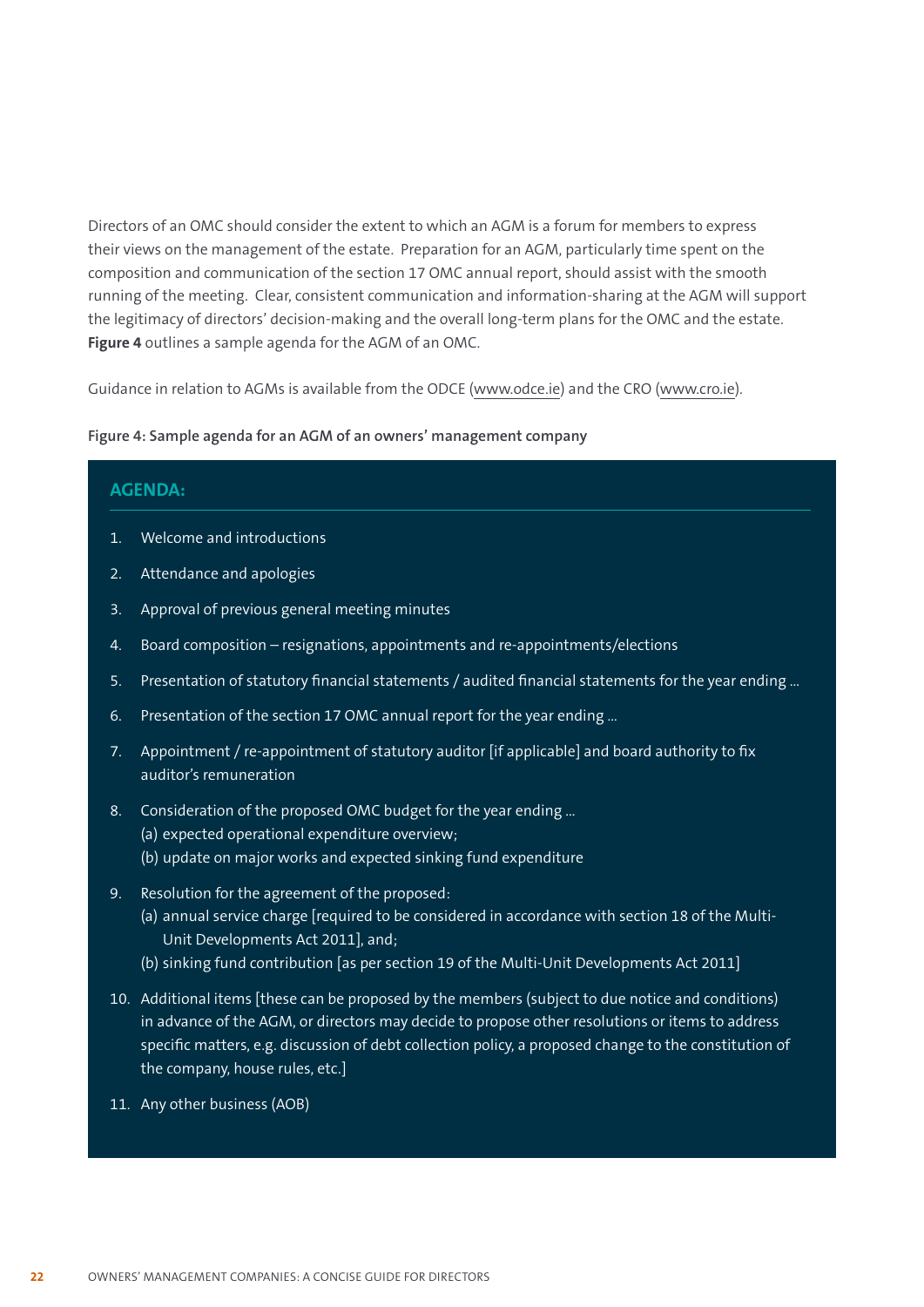## DISPUTE RESOLUTION

Dispute resolution in relation to multi-unit developments is governed by sections 24 to 29 of the MUD Act 2011. These sections include provision for mediation. The Circuit Court has jurisdiction for enforcement of the provisions of the MUD Act 2011.

The ODCE has responsibility for encouraging compliance with, and responding to, allegations of breaches of the requirements of company law. Details of the ODCE's complaints process and other information is available at www.odce.ie.

The Property Services Regulatory Authority (PSRA) licenses and regulates property services providers (including property management agents) under the Property Services (Regulation) Act 2011. It also has a mandate to investigate complaints of improper conduct made against licensed property services providers. The PSRA may initiate investigations for the purpose of ensuring compliance with the law. Details of the complaints process are available at www.psr.ie.

#### **Other agencies**

Disputes may arise between landlords and tenants in the estate. Resolution of these disputes is usually a matter for the Residential Tenancies Board (RTB). Information and resources are available from www.rtb.ie.

In cases where there are issues in relation to the ownership of an estate's common areas, title may be investigated with the Property Registration Authority (www.prai.ie), which will advise whether a Deed of Transfer of common areas has been registered.

An estate can be 'a place of work' for service providers and others. The Health and Safety Authority (HSA) is the national statutory body with responsibility for ensuring that workers (employed and self-employed) and those affected by work activity are protected from work-related injury and ill-health. The HSA enforces occupational health and safety law, promotes accident prevention, and provides information and advice across all sectors (www.hsa.ie).

Organisations such as the Apartment Owners' Network (www.apartmentownersnetwork.org) and others may assist with providing links to peers in the sector and access to useful resources that can assist OMCs, their members and directors.

The Housing Agency provides resources and guidance as part of its remit to promote the supply of housing that meets current and future needs, and as a centre of expert knowledge on housing. Resources and guidance can be accessed at www.housingagency.ie.

The Companies Registration Office (CRO) is the central repository of public statutory information on Irish companies and business names. Functions of the CRO include the incorporation of companies, receipt and registration of company documents, enforcement of the Companies Act 2014 in relation to the filing obligations of companies, and making information available to the public, via www.cro.ie.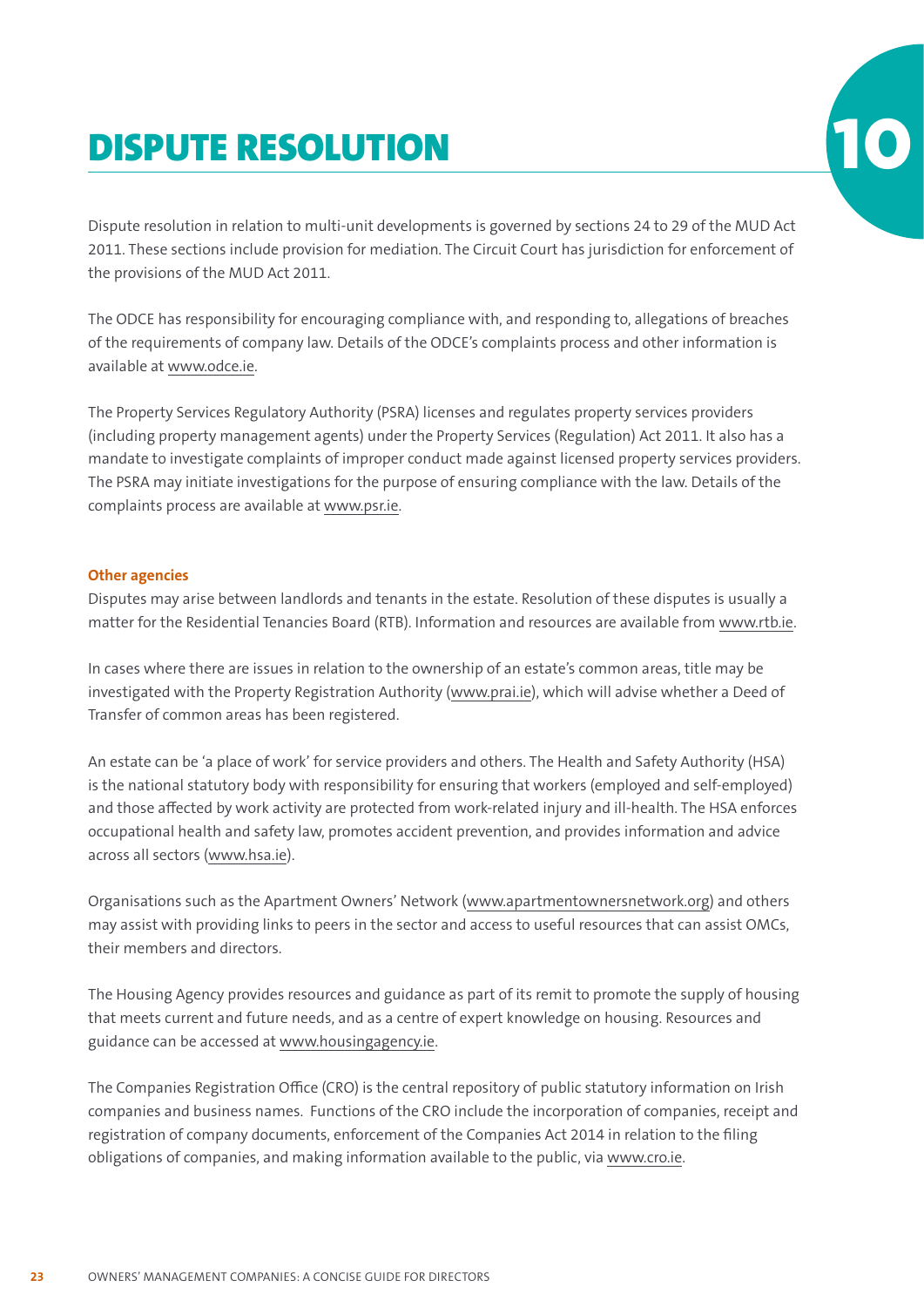#### **Disclaimer**

This publication is intended to provide practical guidance for directors of owners' management companies. All reasonable precautions have been taken to verify the accuracy of the content. This publication is designed to provide accurate and authoritative information in regard to the subject matter covered. It is provided on the understanding that The Institute of Chartered Accountants in Ireland and The Housing Agency are not engaged in rendering professional services. The Institute of Chartered Accountants in Ireland and The Housing Agency disclaim all liability for any reliance placed on the information contained within this publication and recommend that if professional advice or other expert assistance is required, the services of a competent professional should be sought.

This guidance is a live document and may be subject to change from time to time. Compliance with guidance in this document is not the responsibility of the authors.

This material is available to re-use, provided the Re-Use of Public Sector Information (https://data.gov.ie/pages/re-useofpublicsectorinformation) requirements are fulfilled.